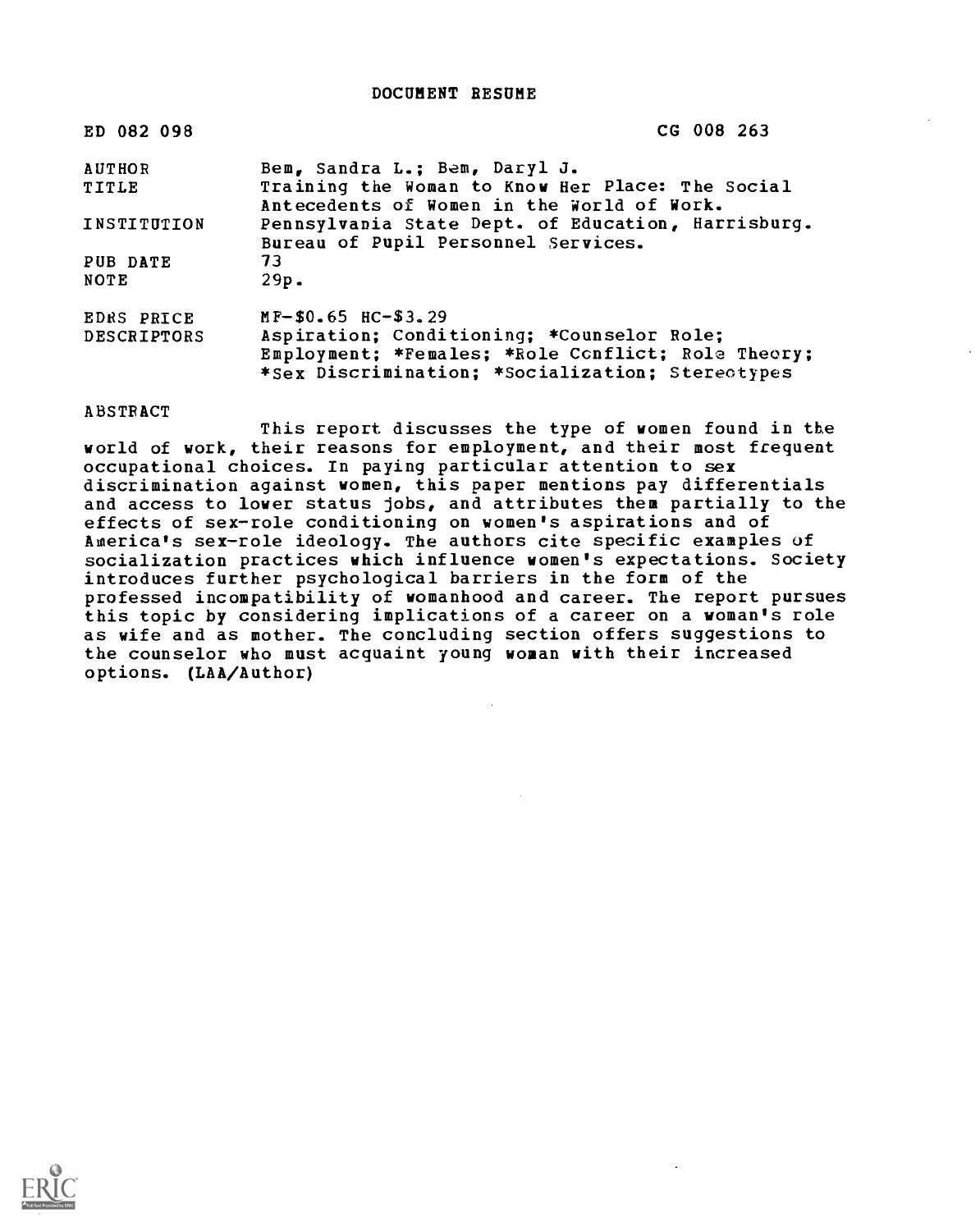# Training the Woman to Know Her Place:

The Social Antecedents of Women in the World of Work

m,  $260806$ 

PERMISSION TO REPRODUCE THIS COPY- RIGHTED MATERIAL HAS BEEN GRANTED RI



TO ERIC AND DRGANIZATIONS OPERATING UNDER AGREEMENTS WITH THE NATIONAL IN STITUTE Gi FOUC.ATION FURTHER REPRO. SUCTION OUTSIDE THE ERIC SYSTEM RE. OUIRES PERMISSION OF THE COPYRIGHT OWNER

U.S DEPARTMENT OF HEALTH.<br>EDUCATION 3 WELFARE<br>NATIONAL INSTITUTE OF

EOUCATION<br>THIS DOCUMENT HAS BEEN REPRO<br>DUCED EXACTLY AS RECEIVED FROM<br>"HE PERSON OR ORGANIZATION ORIGIN ATING IT POINT) OF VIEW OR OPINIONS<br>STATED DO NO - NECESSARILY REPRE<br>SENT OFFICIAL NATIONAL INSTITUTE OF EDUCATION POSITION OR °OLICY

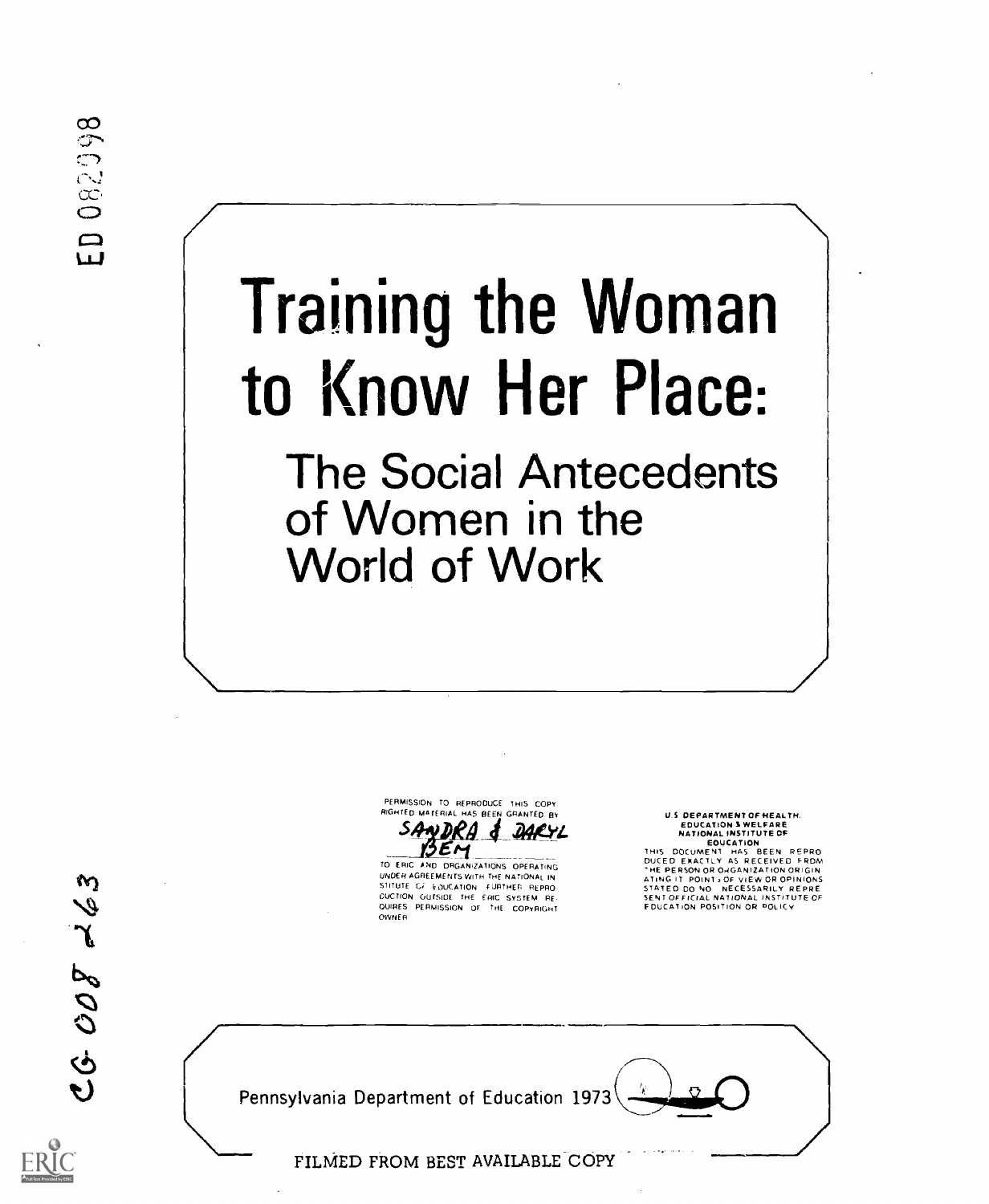# Training the Woman to Know Her Place:

The Social Antecedents of Women in the World of Work

This article was prepared by Sandra L. Bem and Daryl J. Bem, Department of Psychology, Stanford University, for the Pennsylvania Department of Education for distribution to all high school guidance counselors, counselor educators and chief school administrators in the Commonwealth of Pennsylvania.

Permission to reprint the article in published form or permission to reproduce this paper in quantity should be obtained from the authors at the following address: Department of Psychology, Stanford University, Stanford, California 94305.

Division of Pupil Personnel Services Bureau of Instructional Support Services Pennsylvania Department of Education 1973

 $\left\{ \delta\right\}$ 

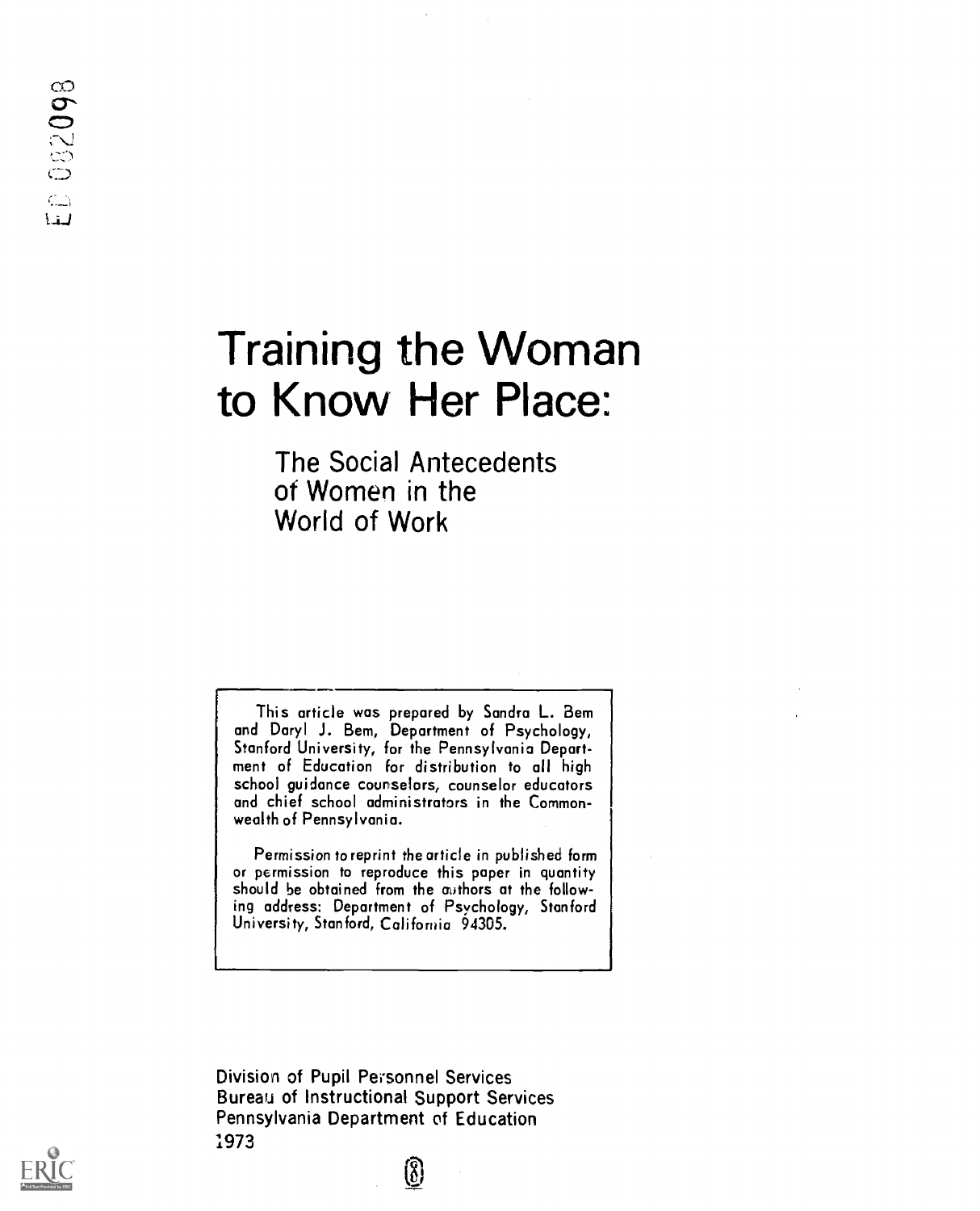Commonwealth of Pennsylvania Milton J. Shapp, Governor

Department of Education John C. Pittenger, Secretary

Office of Basic Education Donald M. Carroll Jr., Commissioner Harry K. Gerlach, Deputy Commissioner

Bureau of lastructional Support Services George H. Love, Acting Director

Division of Pupil Personnel Services Arthur L. Glenn, Chief

> Pennsylvania Department of Education Box 911 Harrisburg, Pa. 17126

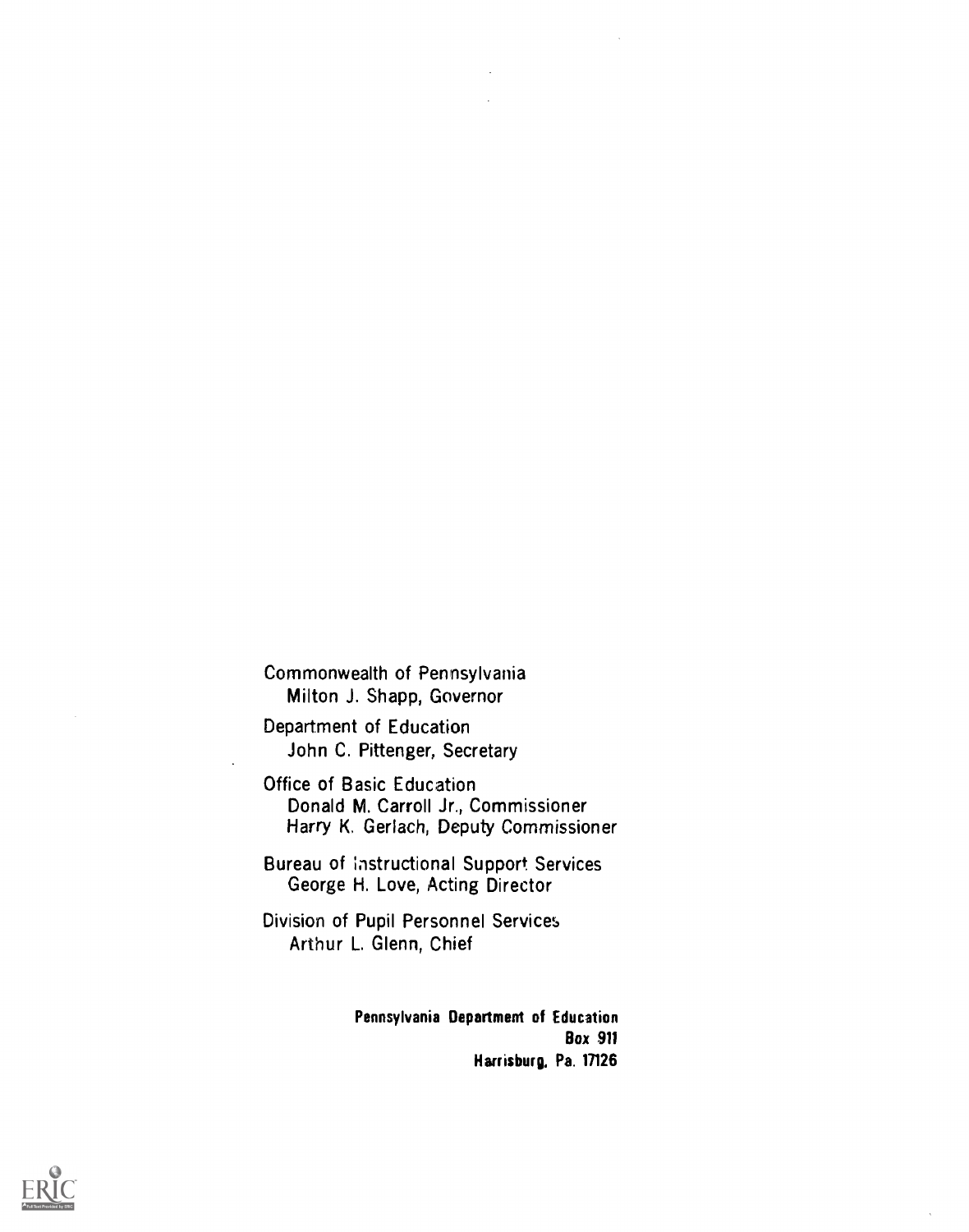# **CONTENTS**

 $\sim$ 

| Women in the World of Work                                         | 1  |  |
|--------------------------------------------------------------------|----|--|
| Discrimination                                                     | 3  |  |
| Sex-Role Conditioning: Its Effects on Women's Aspirations          | 4  |  |
| America's Sex-Role Ideology                                        | 4  |  |
| Further Psychological Barriers                                     | 9  |  |
| <b>Biological Considerations</b>                                   | 11 |  |
| The Presumed Incompatibility of Family and Career                  | 13 |  |
| The Woman as Wife                                                  | 13 |  |
| The Woman as Mother                                                | 16 |  |
| 19<br>Preparing for the Future: The Role of the Guidance Counselor |    |  |
| References                                                         | 24 |  |

 $\sim$ 

 $\bar{z}$ 

 $\bar{z}$ 



 $\bar{z}$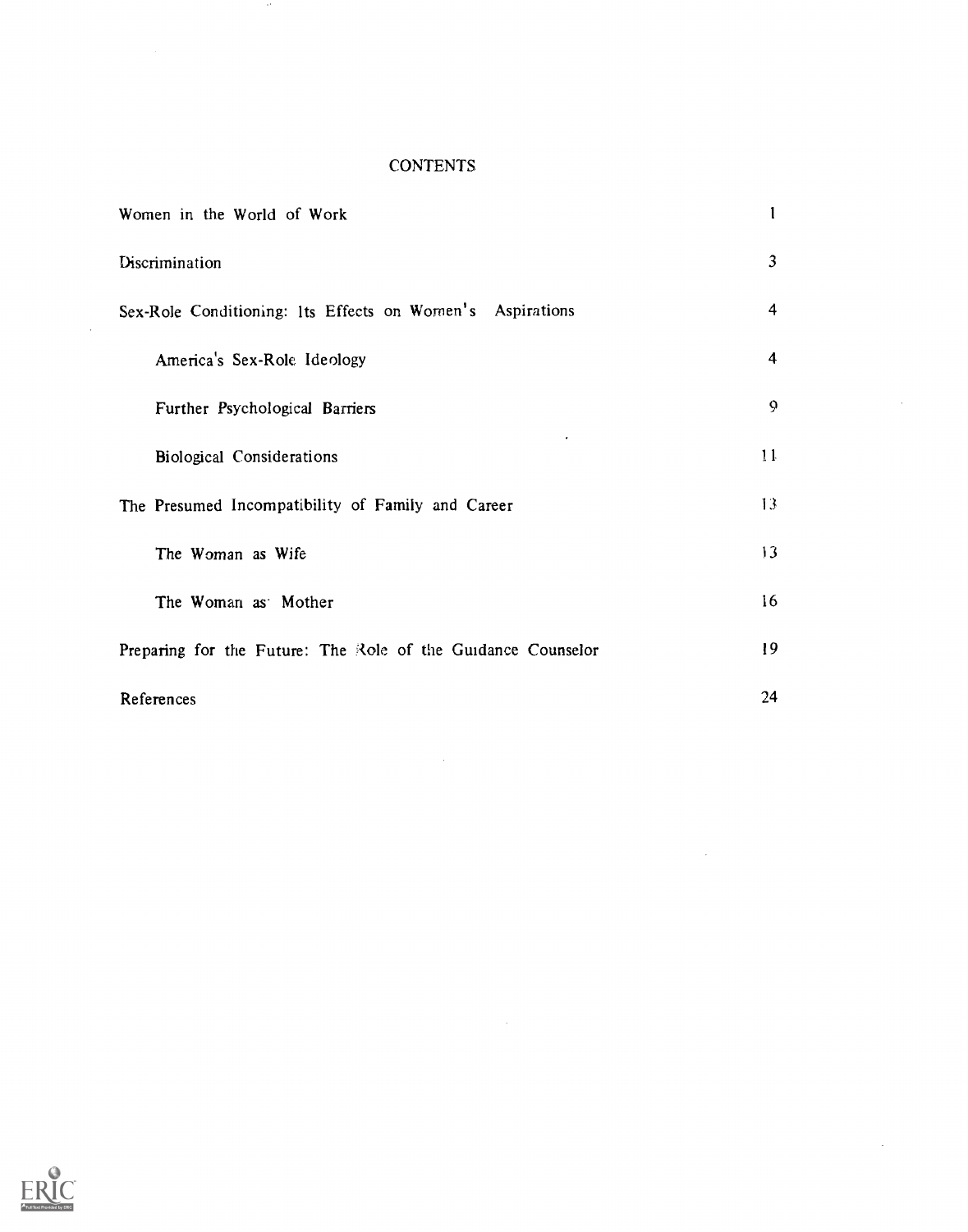## TRAINING THE WOMAN TO KNOW HER PLACE: THE SOCIAL ANTECEDENTS OF WOMEN IN THE WORLD OF WORK<sup>!</sup>

Sandra L. Bern and Daryl J. Bem Department of Psychology Stanford University<sup>2</sup>

#### Women in the World of Work

Thirty-one million women work. That's 42% of all American women and over one-third of the labor force.<sup>3</sup> Moreover, married women work. Whereas in 1940, only 30% of all women workers were married, today that percentage has doubled: today 58% of the women in the labor force are married and living with their husbands. That's more than one-third of all married women.

Nor is it only the wives of the poor who work. Forty-three percent of the women whose husbands earn \$5,000 to \$7,000 per year are members of the labor force. And even in families where the husband earns  $$10,000$  per year or more, 29% of the wives work outside the home.

Nor does the presence of children necessarily mean that women stop working. Almost half (45%) of all mothers with children between the ages of six and seventeen work outside the home. One-third (32%) of all mothers with children between the ages of three and five are working. And one-fourth (23%) of all mothers with children under the age of three are working. Furthermore, these percentages refer only to families in which the mother is living with her husband. As might be expected, the percentage of working mothers in father-absent families is even higher.

Finally, it is the woman with more education who is the most likely to work. Of those women who complete elementary school, 31% work outside the home. Of those who complete high school, 48% participate in the labor force. Of those who complete college, 54% are employed. And of those who complete at least one year of graduate study, 71% are involved in paid emp!oyment.

There is, then, no single type of woman worker. Women of all ages, women of every income and educational level, women both married and single, women with children and without: all participate in the labor force.

Why do women work? For the same reasons that men do. Some lucky women, like some lucky men, work for self-fulfillment. Approximately 20% of the married women who work do so for social or psychological reasons. But most women, like most men, work for economic reasons. Single women, widows, divorcees, and female heads of households obviously work in order to support themselves and their dependents. In addition, about half the married women who work

<sup>3</sup>Unless otherwise noted, all statistics in this section come from the U.S. Department of Labor (1969, 1970).



<sup>1</sup>Many of the ideas in this paper originally appeared in Bem & Bem (1970a).

<sup>&</sup>lt;sup>2</sup>Formerly of Carnegie-Mellon University in Pittsburgh, Pennsylvania.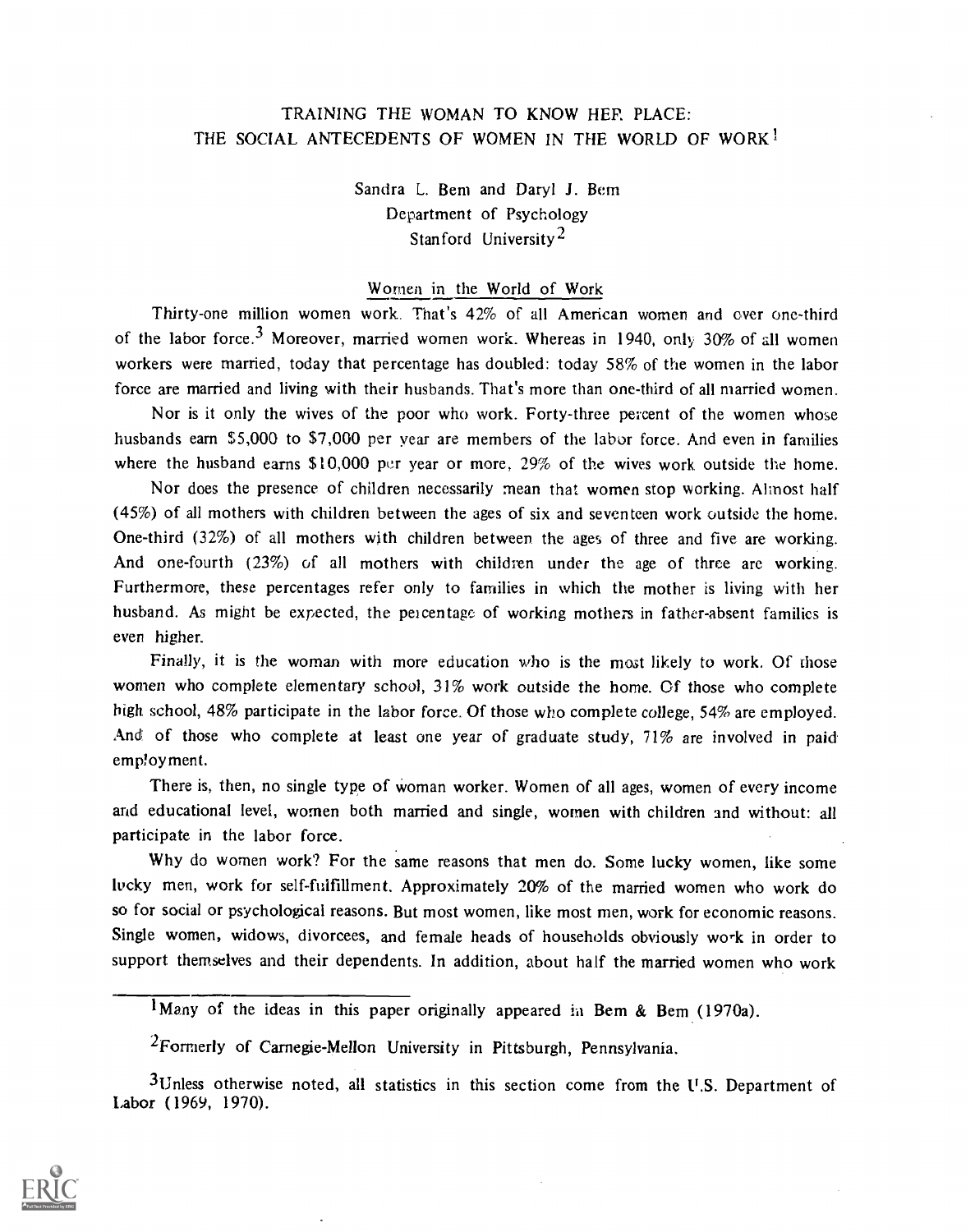cite "economic necessity" as their major reason for taking a job, and still another 20% say that they work in order to earn extra money. They supplement their husbands' income; they buy something special which their families would not be able to afford otherwise-a new home or a college education; and they raise their families' general standard of living.

What kinds of jobs do women have? Inferior ones-compared to men. How much are women paid? Compared to men--not much.

Women are concentrated in a very small number of occupations. One-third of all working women are concentrated in only seven jobs: secretary, retail sales clerk, household worker, elementary school teacher, bookkeeper, waitress, and nurse, An additional one-third are found in the following twenty-nine occupations:

| Sewer, stitcher       | Checker, examiner, inspector   |
|-----------------------|--------------------------------|
| <b>Typist</b>         | Practical nurse                |
| Cashier               | Kitchen worker                 |
| Cook                  | Chambermaid, maid              |
| Telephone operator    | Housekeeper (private home)     |
| <b>Babysitter</b>     | Electrical machinery operative |
| Hospital attendant    | Receptionist                   |
| Laundry operative     | Charwoman, cleaner             |
| Assembler             | Housekeeper, stewardess        |
| Apparel operative     | Dressmaker, seamstress         |
| Hairdresser           | Counter, fountain worker       |
| Packer, wrapper       | File clerk                     |
| Stenographer          | Musician, music teacher        |
| High school teacher   | Fabric mill operative          |
| Office machine worker |                                |
|                       | ್ಯ                             |

In fact, seventy-eight percent  $(78%)$  of all working women-as compared to  $40%$  of working men-are employed as clerical workers, service workers, factory workers, and sales clerks. Yes, women do work, but they work in dead-end, low-status jobs, not in careers. Indeed, only four of the jobs listed above qualify as professions: elementary school teacher, secondary school teacher, music teacher, and nurse.

Only four million women-15% of  $a!!$  women workers-are classified as professional or technical workers, and even this figure is misleading. For the single occupation of noncollege teacher absorbs nearly half of these women and an additional 25% are nurses.<sup>4</sup> Fewer than 5% of all professional women-fewer than  $1\%$  of all women workers-fill those positions which, to most Americans, connote "professional": physician, lawyer, judge, engineer, scientist, editor, reporter, college president, professor, or senator. Only one out of every 25 working women (4%) is a manager, usually in a small retail store.

The tendency of both parents and guidance counselors to overemphasize teaching as "the career for women" is now having unfortunate consequences. According to the U.S. Office of Education, 100,000 teachers who completed their training in 1970 had to find something else to do. The teacher glut is overwhelming.

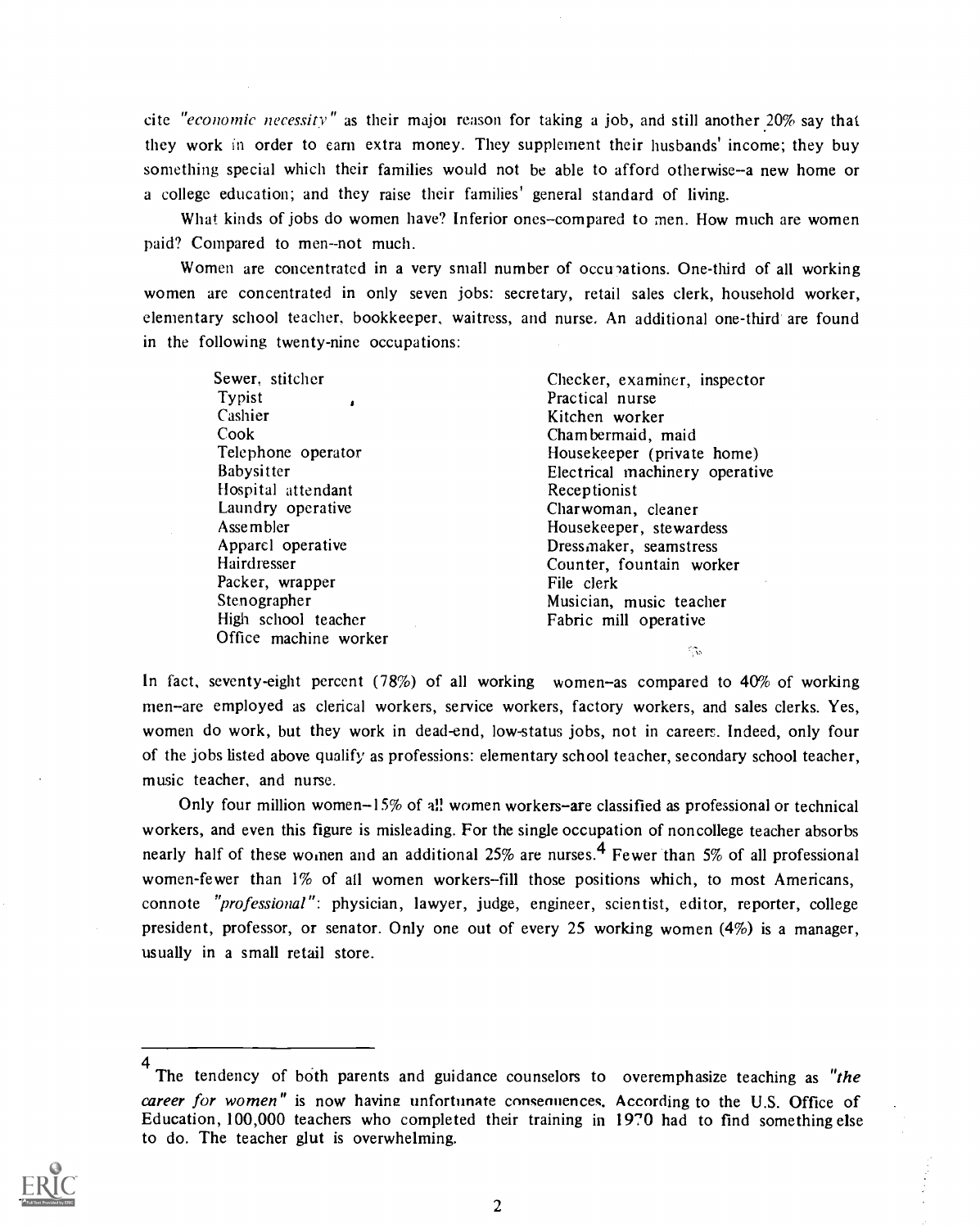Economic statistics tell the same story. In 1968, the median income of full-time women workers was \$4,457. The comparable figure for men was over \$3,000 higher. According to the Labor Department, a female college graduate working full-time can expect to earn less per year than a male high-school dropout. This is the very best that women have been able to achieve in the world of work.

Why? Why jobs rather than growing careers? Why nurse rather than physician, teacher rather than principal, secretary rather than executive, stewardess rather than pilot? There are three basic answers to this question: 1) discrimination, 2) sex-role conditioning, and 3) the presumed incompatibility of family and career.

#### Discrimination

As noted above, women earn less than men, and the gap is widening. In 1955, women earned 64% of what men did; by 1968, that percentage had shrunk to 58%. Sixty percent of full-time female workers earn less than \$5000 per year; only 20% of full-time male workers fall below this level. Only 3% of female workers earn above \$10,000 per year; 28% of male workers do so. And, according to a survey of 206 companies, female college graduates in 1970 were offered jobs which paid approximately \$43 per month less than those offered to their male counterparts in the same college major.

There are two reasons for this pay differential. First, in every category of occupation, women are 'mployed in the lesser-skilled, lower-paid positions. Even in the clerical field, where 73% of the workers are women, females are relegated to the lower-status positions, and so they earn only  $65\%$  of what male clerical workers earn. The second reason is discrimination in its purest form: unequal pay for equal work.

New laws should begin to correct both of these situations. The Equal Pay Act of 1963 prohibits employers from discriminating on the basis of sex in the payment of wages for equal work on jobs requiring equal skill, effort, and responsibility, and which are performed under similar working conditions. in a landmark ruling on May 18, 1970, the U.S. Supreme Court ordered that \$250,000 in back pay be paid to women employed by a single New Jersey glass company. This decision followed a two-year court battle by the Labor Department after it found that the company was paying men selector-packers 21.5 cents more per hour than women doing the same work. In a similar case, the Eighth Circuit Court of Appeals ordered a major can company to pay more than \$100,000 in back wages to women doing equal work. According to the Labor Department, an estimated \$17-million is owed to women in back pay. In Western Pennsylvania alone, there had been 781 unequal-pay cases as of m; I 1970, and 31 firms have already been ordered to pay over \$450,000 in back wages. Moreover, a 1972 amendme. It extended this Act to cover executive, administrative and professional employees as well.

But to enjoy equal pay, women must also have access to equal jobs. Title VII of the 1964 Civil Rights Act prohibits discrimination in employment on the basis of race, color, religion, national origin-and sex. Although the sex provision was treated as a joke at the time (and was originally introduced by a Southern Congressman in an attempt to defeat the bill), the Equal

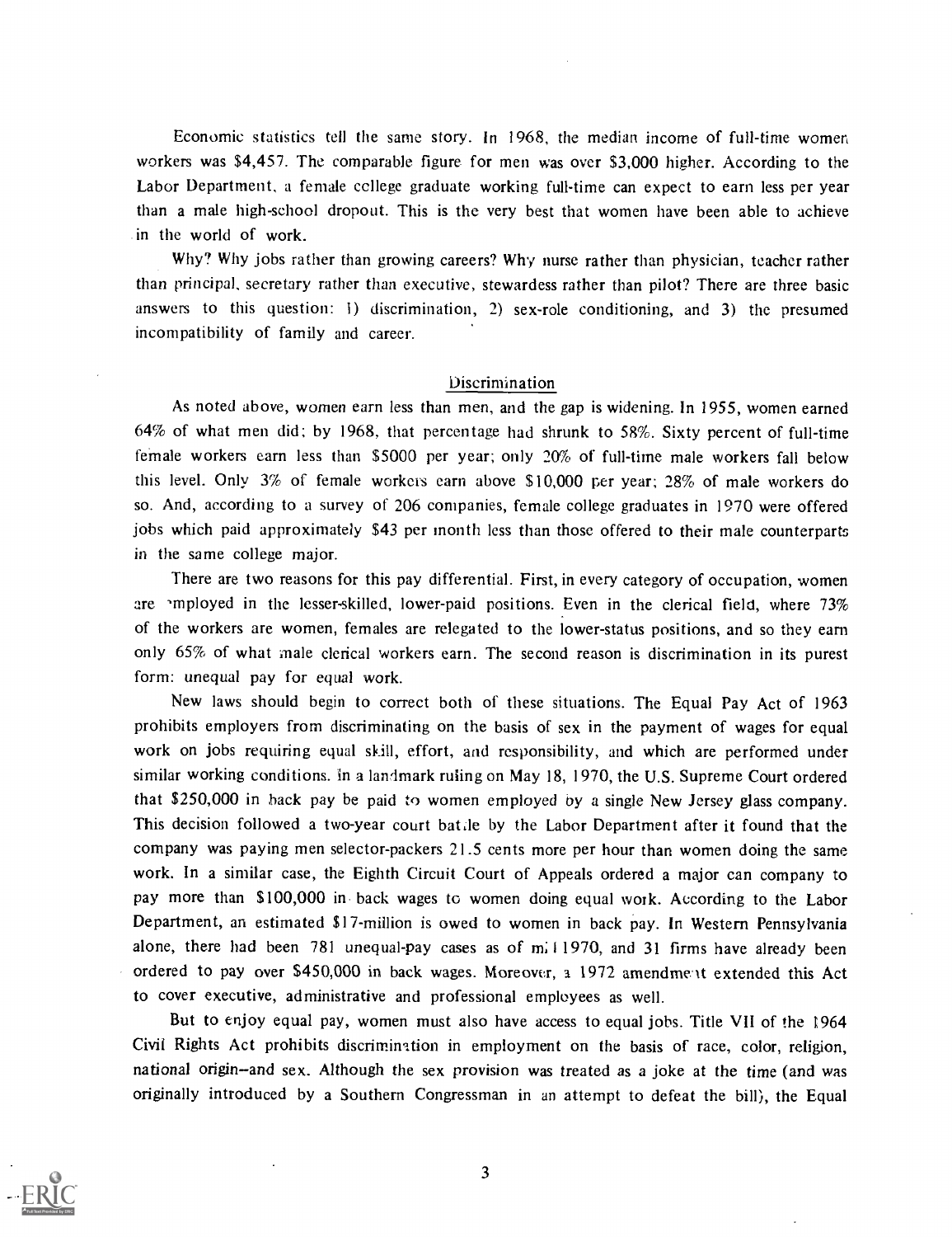Employment Opportunities Commission discovered in its first year of operation that 40% or more of the complaints warranting investigation charged discrimination on the basis of sex (Bird, 1969).

Title VII has served as one of the most effective instruments in helping to achieve sex equality in the world  $\mathbf{v}$  work. According to a report by the E.E.O.C., nearly 6,000 charges of sex discrimination were filed with that agency in 1971 alone, a 62% increase over the previous year. Every day the newspapers report new occupational breakthroughs for women  $-$  including such all male domains as the FBI and the ships of the U.S. Navy.

Of course, the most significant legislative breakthrough in the area of sex and equality was the passage of the Equal Rights Amendment by both houses of Congress in 1972. The ERA simply states that "Equality of rights under the law shall not be denied or abridged by the United States or by any state on account of sex." This amendment had been introduced into every session of Congress since 1923, and its passage now is clearly an indication of the changing role of the American woman. All of the various ramifications of this amendment are hard to predict, but it is clear that it will have profound consequences in private as well as public life.

In the past, women have had to adjust their aspirations in crder to accommodate to the pervasive pattern of discrimination in various male-dominated occupations. Now woman may finally begin to plan their careers free from such artificial constraints.

Sex-Role Conditioning: Its Effects on Woman's Aspirations

But even if all discrimination were to end tomorrow, nothing very drastic would change. For job discrimination is only part of the problem. It does impede women who choose to become lawyers or managers or physicians. But it does not, by itself, help us to understand why so many women "choose" to be secretaries or nurses rather than executives or physicians; why only 3% of ninth-grade girls -- as compared to 25% of the boys  $-$  "Choose" careers in science or engineering; or why 63% of America's married women "choose" not to work at all. It certainly does not explain those young women whose vision of the future includes only marriage, children, and living happily ever after; who may at some point "choose" to take a job, but who almost never "choose" to pursue a career. Discrimination frustrates choices already made: something more pernicious perverts the motivation to choose.

### America's Sex-Role Ideology

That "something" is an unconscious ideology about the nature of the female sex, an ideology which constricts the emerging self-image of the female child and the nature of her aspirations from the very first; an ideology which leads even those Americans who agree that a black skin should not uniquely qualify *its* owner for janitorial or domestic service to assume that the possession of a uterus uniquely qualifies its owner for precisely such service.

Consider, for example, the 1968 student rebellion at Columbia University. Students from the radical left took over some administration buildings in the name of equalitarian ideals which they accused the university of flouting. Here were the most militant spokesmen one could hope to find in the cause of equalitarian ideals. But no sooner had they occupied the buildings than the male militants blandly turned to their sisters-in-arms and assigned them the task of preparing the food, while they-the menfolk-would presumably plan further strategy. The reply these males

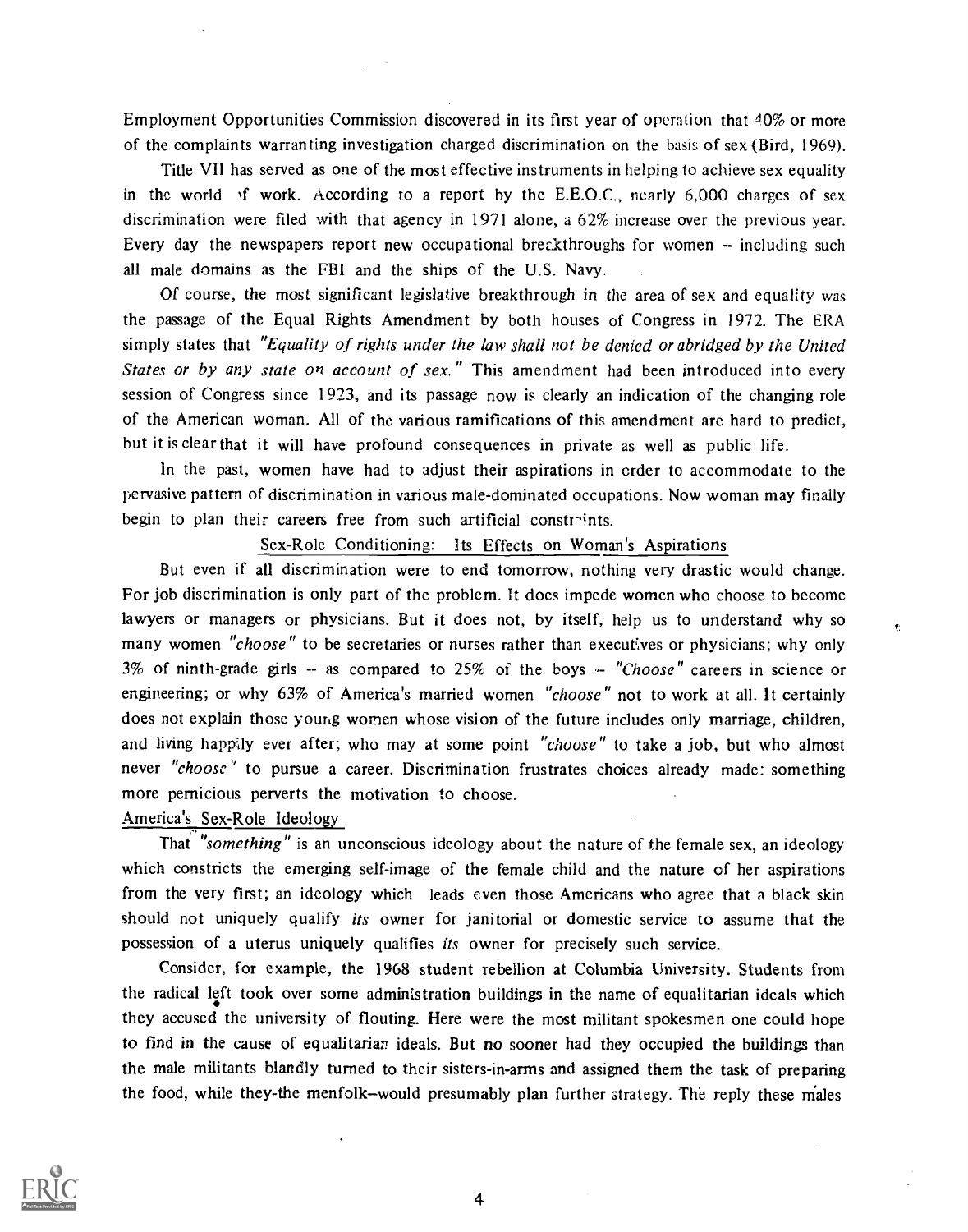received was the reply they deserved, and the fact that domestic tasks behind the barricades were desegregated across the sex line that day is an everlasting tribute to the class consciousness of the ladies of the left

But these conscious coeds are not typical, for the unconscious assumptions at out a woman's "natural" talents (or lack of them) are at least as prevalent among women as shey are among men. A psychologist named Philip Goldberg  $(1968)$  demonstrated this by assing female cellege students to rate a number of professional articles from each of six fields. The acticles were collated int, two equal sets of booklets, and the names of the authors were changed so that the identical article was attributed to a male author (e.g. John T. McKay) in one set of booklets and to a female author (e.g., Joan T. McKay) in the other set. Each student was asked to read the articles in her booklet and to rate them for value, competence, persuasiveness, writing style, and so forth.

As he had anticipated, Goldberg found that the identical article received significantly lower ratings when it was attributed to a female author than when it was attributed to a male author. He had predicted this result for articles from professional fields generally considered the province of men, like law or city planning, but to his surprise, these coeds also downgraded articles from the fields of dietetics and elementary school education when they were attributed to female authors. in other words, these students rated the male authors as better at everything, agreeing with Artistotle that "we should regard the female nature as afflicted with a natural defectiveness." We have repeated this same experiment informally in our own classrooms, both at Stanford and at Carnegie-Mellon, and we've discovered that male students show this same implicit prejudice against female authors that Goldberg's female students showed. Such is the nature of America's unconscious ideology about women!

When does this ideology begin in the life of a young girl? How does it limit her horizons so that she never aspires to be a Senator or an astronaut, but only to marry one?

From the day a newborn child is dressed in pink, she is given "special" treatment. Permaps because they are thought to be more fragile, six-month-old infant girls are actually touched, spoken to, and hovered over more by their mothers while they are playing than are infant boys (Goldberg & Lewi;, 1969). Research even shows that mothers smile, touch, and talk to their female infants more tl an their male infants as early as two days of age! Differential treatment of the sexes can't start much earlier than that!

As :hildren grow older, boys are encouraged to be aggressive, competitive, and independent, whereas girls continue to be rewarded, especially by their fathers, for being passive and dependent (Barry, Bacon, & Child, 1957; Sears, Maccoby, & Levin, 1957). Little boys climb trees and get dirty; little girls are expected to stay in the yard and keep their dresses clean. Little boys play with water pistols and fire trucks; little girls play with dolls and tea sets. Little "men" fight back; little girls cry and run. Little boys visit daddy's office while little girls help mommy bake a cake. And we know of at least one little girl whose goal of becoming a doctor was quickly "corrected" by her first grade teacher: every little boy in the class got to play the part of doctor in the class play; every little girl got to play the role of nurse.

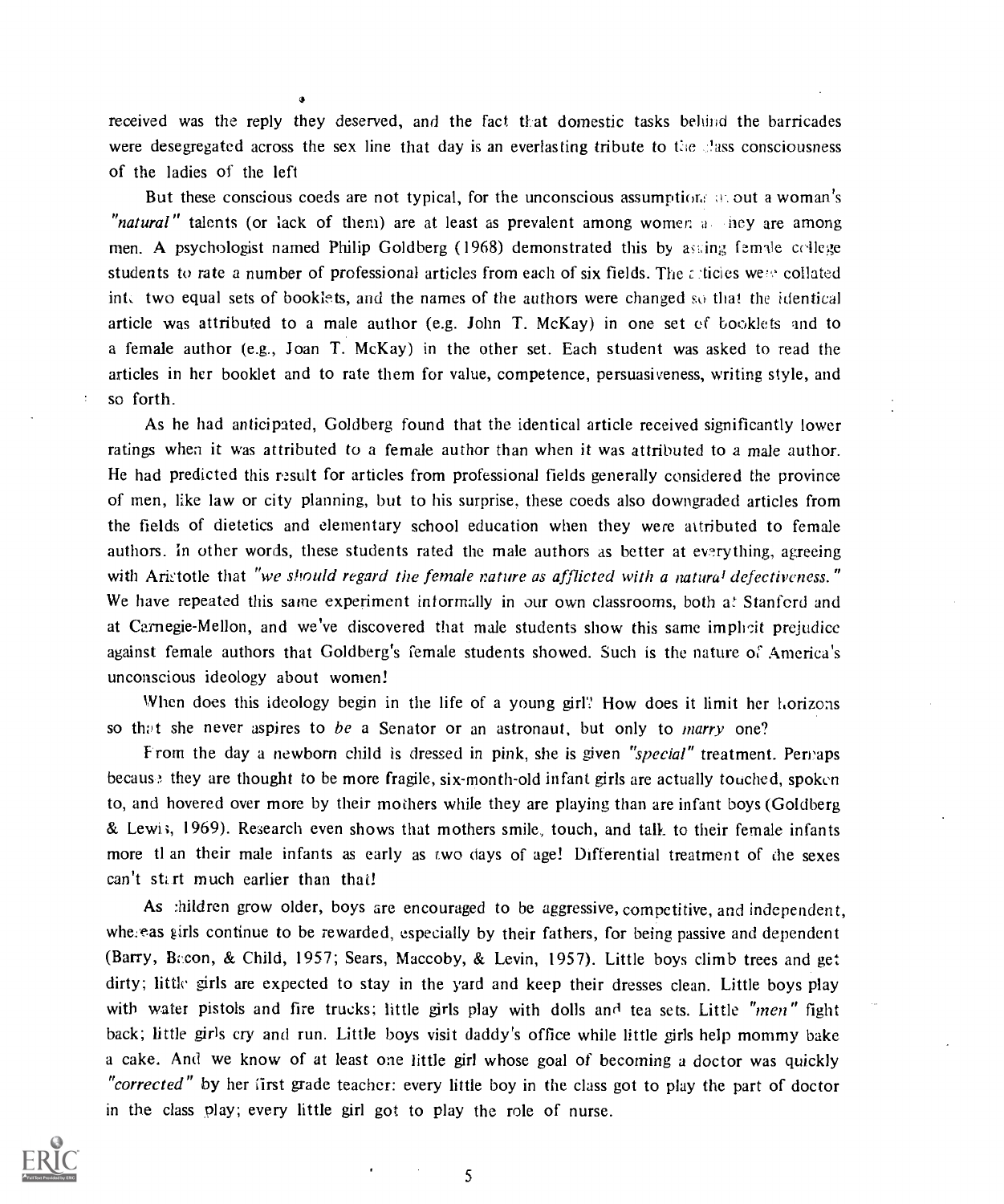As children begin to read, the storybook characters become the images and the models that little boys and little girls aspire to become. What kind of role does the female play in the world of children's literature? The fact is that there aren't even very many females in that world. One survey, reported in the Book Review section of the N. Y. Times (Fisher, 1970), found that five times as many males as females appear in the titles; the fantasy world of Dr. Seuss is almost entirely male; and even animals and machines are represented as male. When females do appear, they are note-worthy for what they do *not* do. They do not drive cars and they seldom even ride bicycles. (In r..le story in which a girl does ride a bicycle, it's a two-seater and the girl is seated behind the boy!) Boys climb trees and fish and roll in the leaves and skate; girls watch or fall down or get dizzy. Girls are never doctors. And although they may be nurses or librarians or teachers, they are never principals. There seems to be only one children's book about mothers who work, and it concludes that what mothers love "best of all" is "being your very own Mommy and coming home to you." And although this is no doubt true of many daddys as well, no book about working fathers has ever found it necessary to apologize in quite the same way.

As children grow older, more explicit sex-role training is introduced. Boys are encouraged to take more of an interest in mathematics and science. Boys, not girls, are given chemistry sets and microscopes for Christmas. Moreover, all children quickly learn that mommy is proud to be a moron when it comes to mathematics and science, whereas daddy is a little ashamed if he doesn't know all about these things. When a young boy returns from school all excited about biology, he is almost certain to be encouraged to think of becoming a physician. A girl with similar enthusiasm is told that she might want to consider nurse's training later so she can have "an interesting job to fall back upon in case-God forbid--she ever needs to support herself." A very different kind of encouragement. And any girl who doggedly persists in her enthusiasm for science is likely to find her parents as horrified by the prospect of a permanent love affair with physics as they would be either by the prospect of an interracial marriage or, horror of horrors, no marriage at all.

These socialization practices quickly take their toll. By nursery school age, for example, boys are already asking more questions about how and why things work (Smith, 1933). In first and second grade, when asked to suggest ways of improving various toys, boys do better on the fire truck and girls do better on the nurse's kit; but by third grade, boys di better regardless of the toy presented (Torrance, 1962).

In elementary school, with its large number of female teachers and its emphasis on being "good" or docile, girls have a momentary advantage; pleasing the teacher and doing good school work are more appropriate for girls than for boys. Not surprisingly, girls surpass boys in nearly all of their schoolwork in the early grades. And although some of this difference could be due to innate differences in the developmental timetables between boys and girls, research shows that young children do regard school as "feminine" (Kagan, 1964b).

Soon however, school becomes more in tune with the earlier socialization of the boys. They are now reminded that doing well will contribute to their later vocational success, and they continue to receive special encouragement in mathematics and science. By die ninth grade, 25%

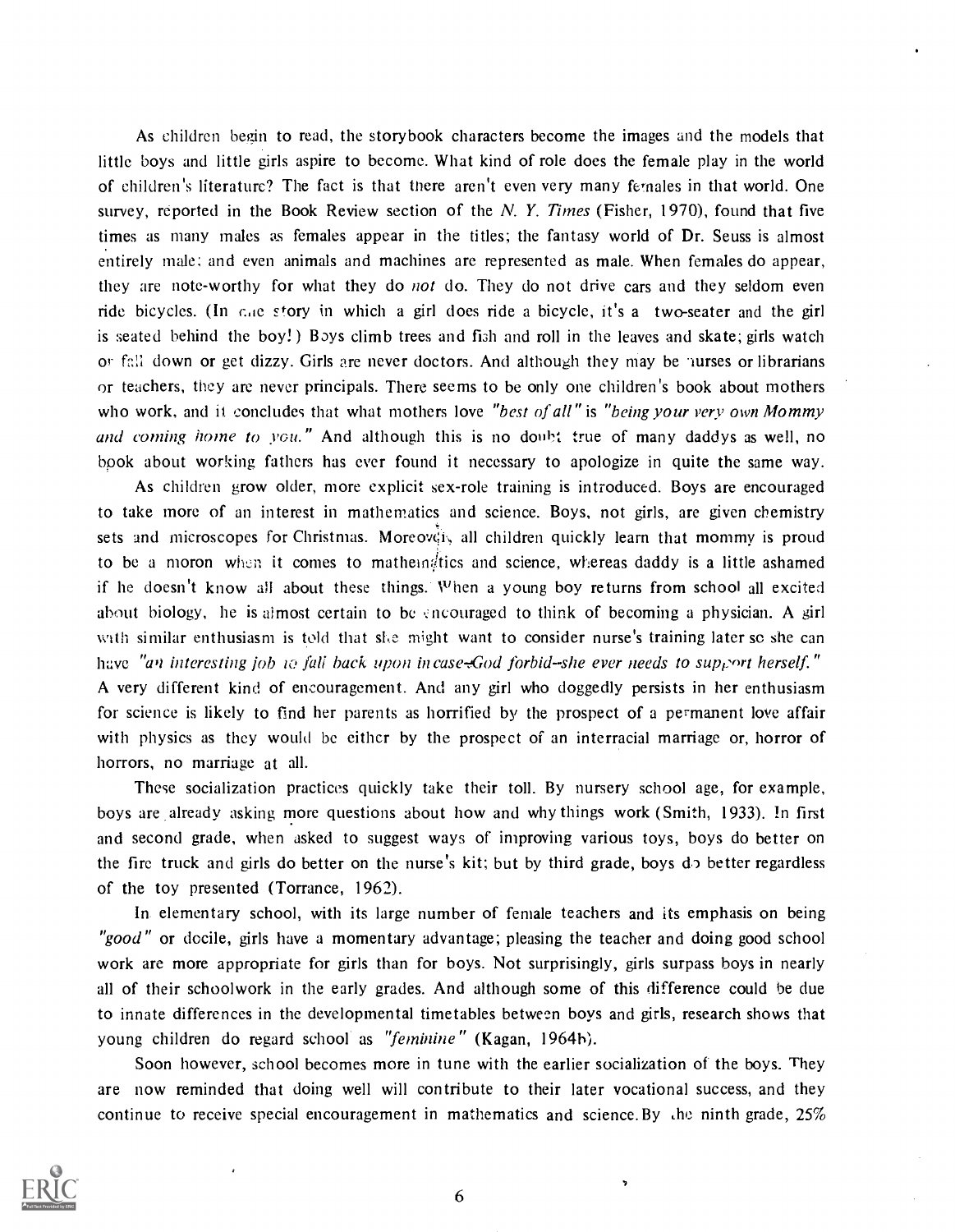of the boys, but only 3% of the girls, are considering careers in science or engineering (Flanagan, unpublished; cited in Kagan, I964a). When they apply for college, boys and girls are about equal on verbal aptitude tests, but boys score significantly higher on mathematical aptitude tests-about 60 points higher on the College Board examinations, for example (Brown, 1965, p. 162). Moreover, girls improve their mathematical performance if the problems are simply reworded so that they deal with cooking and gardening, even though the abstract reasoning required for solution remains exactly the same (Milton, 1958). Clearly, the girl's confidence in her ability to tackle a mathematical problem has been seriously undermined.

But these effects in mathematics and science are only part of the story. A girl's long training in passivity and dependence appears to exact an even higher toll from her overall motivation to achieve, to search for new and independent ways of doing things, and to welcome the challenge of new and unsolved prob'ems. In one study, for example, elementary school girls were more likely to try solving a puzzle by imitating an adult, whereas the boys were more likely to search for a novel solution not provided by the adult (McDavid, 1959). In another puzzle-solving study, young girls asked for help and approval from adults more frequently than the boys; and, when given the opportunity to return to puzzles a second time, the girls were more likely to rework those they had already solved, whereas the boys were more likely to try puzzles they had been unable to solve previously (Crandall & Rabson, 1960). A girl's sigh of relief is almost audible when she marries and retires from the outside world of novel and unsolved problems.

This, of course, is the most conspicuous outcome of all: The majority of America's women become full-time homemakers, And of those who work, 78% end up in dead-end jobs as clerical workers, service workers, factory workers, or sales clerks. They do not pursue challenging or even well-paying careers. This "homogenization" of America's women is the major consequence of our sex-role ideology.

The important point is not that the role of homemaker is necessarily inferior, but rather that our society is managing to consign a large segment of its population to the role of homemaker-either with or without a dead-end job-solely on the basis of sex just as inexorably as it has in the past consigned the individual with the black skin to the role of janitor or domestic. The important point is that in spite of their unique identities, the majority of America's women end up in virtually the same role.

Even an I.Q. in the genius range does not guarantee  $t$ , at a woman's unique potential will find expression. This sobering fact was revealed in a famous study of over 1,300 men and women whose I.Q.'s averaged 151. These men and women were followed over a period of 35 years, beginning when they were about 10 years old (Terman & Oden, 1959). Today, eighty-six percent of the gifted men in this study have achieved prominence in professional and managerial occupations.

But what about the highly gifted women? Of those who are employed, 37% are nurses, librarians, social workers, and noncollege teachers. An additional 20% are secretaries, stenographers, bookkeepers, and office workers! Only  $1\%$  are in the higher professions of law, medicine, college teaching, engineering. science, economics, and the like.

Moreover, these statistics refer only to a minority of the highly gifted women in this study.

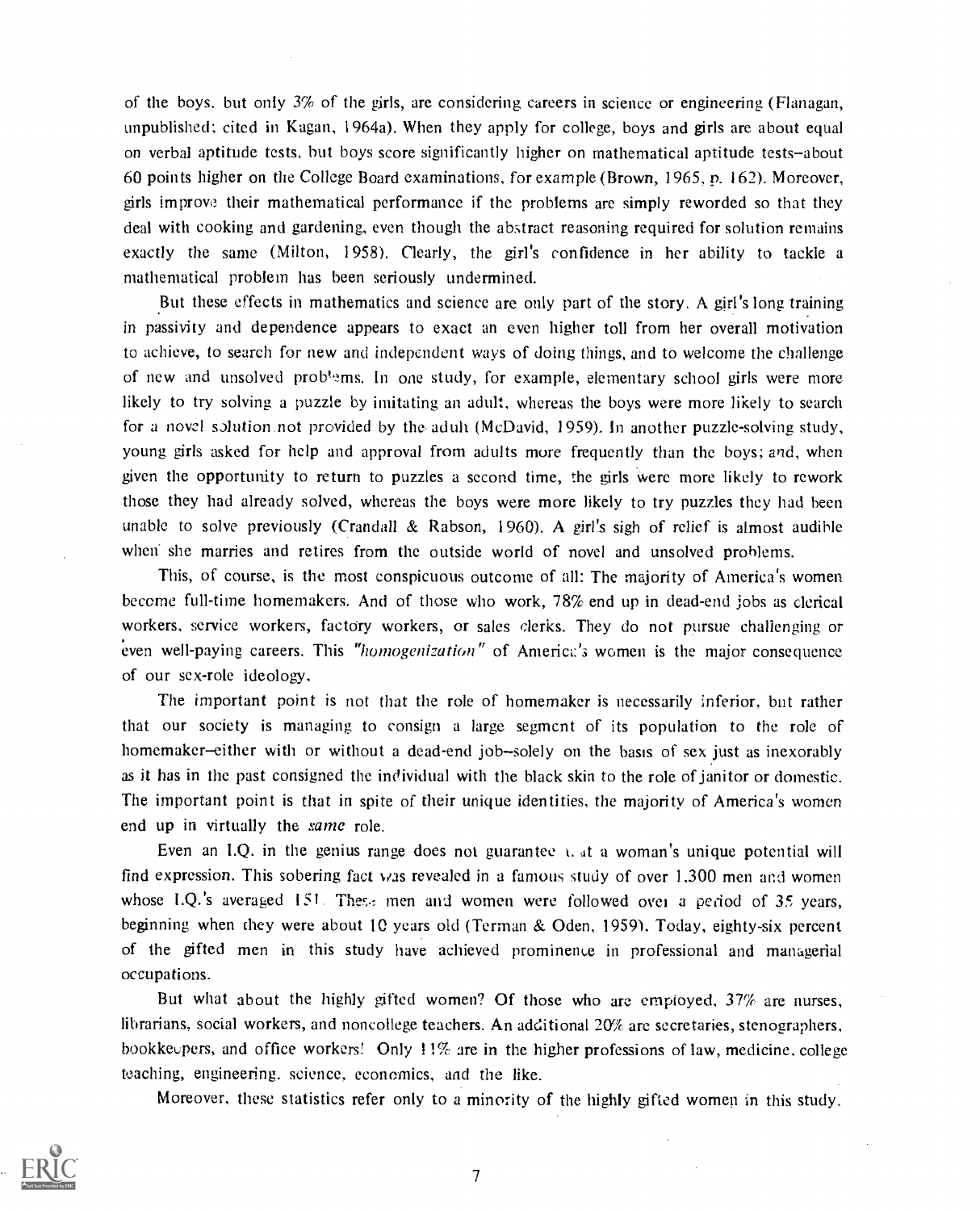For even at age 44, well after their children had gone to school, 61% of these highly gifted women are full-time homemakers!

And what does a full-time homemaker do with her time-regardless of I.Q.? Time studies show that she spends the equivalent of a full working day, 7.1 hours, in preparing meals, cleaning house, laundering, mending, shopping, and doing other household tasks. In other words, 43% of her waking time is spent in activity that would command an hourly wage on the open market well below the federally-set minimum for menial industrial work.

The point is not how little she would earn if she did these things in someone else's home; she will be doing them in her own home for free. The point is that this use of time is virtually the same for homemakers with college degrees and for those with less than a grade school education, for women married to professional men and for women married to blue collar workers. Talent, education, ability, interests, motivation: all are irrelevant. In our society, being female uniquely qualifies an individual for domestic work-either by itself or in conjunction with typing, teaching, nursing, or unskilled labor.

It is true, of course, that most women have several hours of leisure time per day, and it is here, we are often told, that each woman can express her unique identity. Thus, politically interested women can join the League of Women Voters; women with humane interests can become parttime Gray Ladies; women who love music can raise money for the symphony. Protestant women play Canasta; Jewish women play Mah-Jongg; brighter women of all denominations and faculty wives play bridge.

But politically interested men serve in legislatures; men with humane interests become physicians or clinical psychologists; men who love music play in the symphony. In other words, why should a woman's unique identity determine only the periphery of her life rather than its central core?

Again, the important point is not that the role of homemaker is necessarily inferior, but that a woman's unique identity has been rendered irrelevant. Consider the following "predictability" test." When a baby boy is born, it is difficult to predict what he will be doing 25 years later. We cannot say whether he will be an artist, a doctor, or a guidance counselor because he will be permitted to develop and to fulfill his own unique potential, particularly if he is white and middle-class. But if that same newborn child is a girl, we can usually predict with confidence how she is likely to be spending her time 25 years later. Her individuality doesn't have to be considered; it is irrelevant.

The socialization of the American male has closed off certain options for him too. Men are discouraged from developing certain desirable traits such as tenderness and sensitivity just as surely as women are discouraged from being assertive and "too bright." Young boys are encouraged to be incompetent at cooking and child care just as surely as young girls are urged to be incompetent at mathematics and science. The elimination of sex-role stereotyping implies that each individual would be encouraged to  $"do$  his own thing." Men and women would no longer be stereotyped by society's definitions of masculine and feminine. If sensitivity, emotionality, and warmth are desirable *human* characteristics, then they are desirable for men

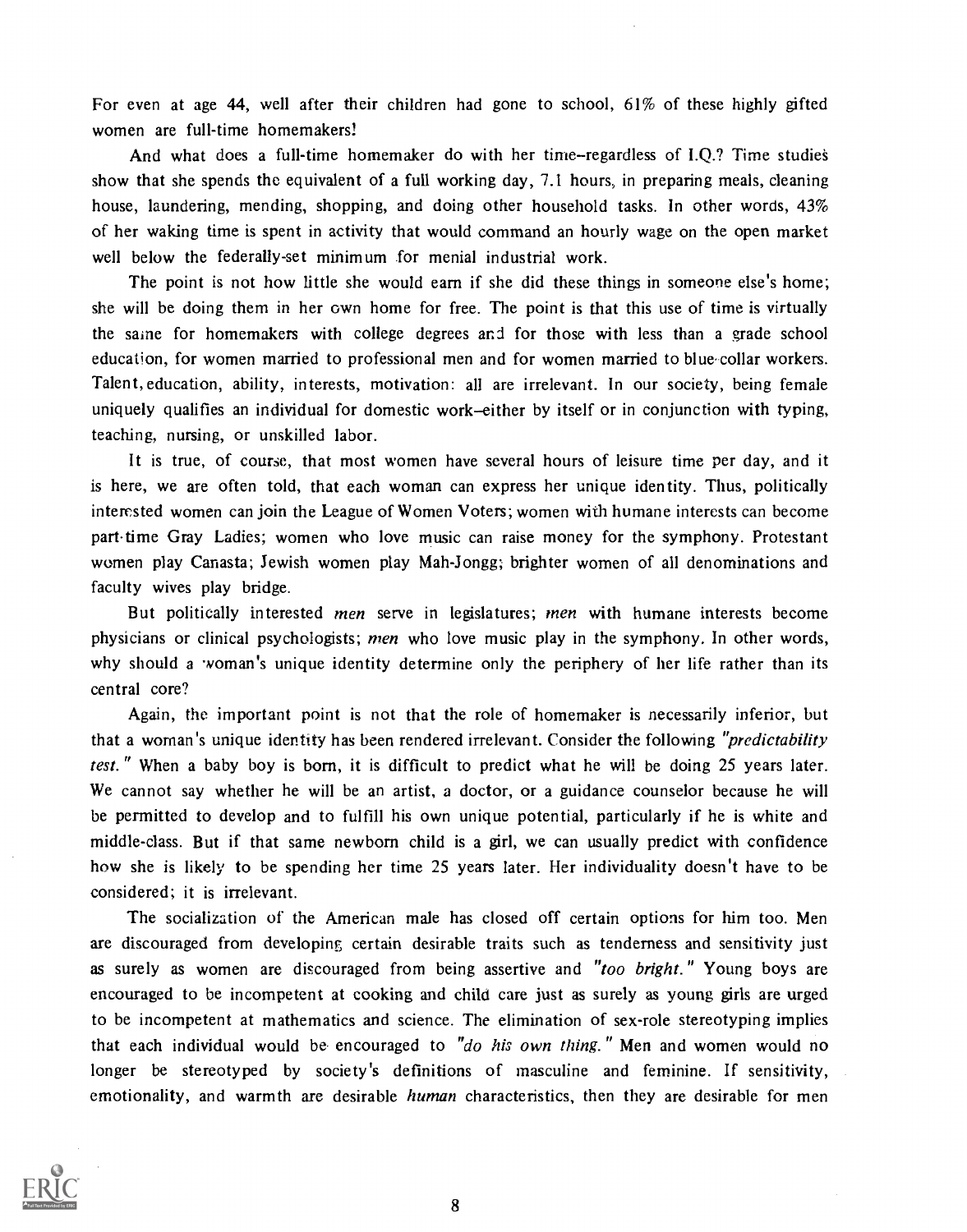as well as for women. If independence, assertiveness, and serious intellectural commitment are desirable *human* characteristics, then they are desirable for women as well as for men. And, it is undoubtedly true that many men today would have been more fulfilled if their socialization had permitted them to engage in activity currently stereotyped as female-child care, for example.

Thus, it is true that a man's options are also limited by our society's sex-role ideology, but as the "predictability test" reveals, it is still the woman in our society whose identity is rendered irrelevant by America's socialization practices.

#### Further Psychological Barriers

But what of the woman who arrives at age 21 still motivated to be challenged and fulfilled by a growing career? is she free to choose a career if she cares to do so? Or is there something standing even in her way?

There is. Even the women who has managed to finesse society's attempt to rob her of her career motivations is likely to find herself blocked by society's trump card: the feeling that one cannot have a career and be a successful woman simultaneously. A competent and motivated woman is thus caught in a double-bind which few men have ever faced. She must worry not only about failure, but also about success. If she fails in her achievement needs, she must live with the knowledge that she is not living up to her potential. But if she succeeds, she must live with the knowledge that she is not living up to her own-or society's-conception of a feminine woman.

This conflict was strikingly revealed in a study which required college women to complete the following story: "After first-term finals, Anne finds herself at the top of her medical-school class" (Horner, 1969). The stories were then examined for unconscious, internal conflict about success and failure. The women in this study all had high intellectual ability and histories of academic success. They were the very women who could have successful careers. And yet, over two- thirds of their stories revealed a clearcut inability to cope with the concept of a feminine, yet career-oriented woman.

The most common "fear-of-success" stories showed strong fears of social rejection as a result of success. The women in this group showed anxiety about becoming unpopular, unmarriageable, and lonely:

> Anne starts proclaiming her surprise and joy. Her fellow classmates are so disgusted with her behavior that they jump on her in a body and beat her. She is maimed for life.

> Anne is an acne-faced bookworm....She studies twelve hours a day, and lives at home to save money. "Well, it certainly paid off. All the Friday and Saturday nights without dates, fun-  $I'll$  be the best woman doctor alive." And yet a twinge of sadness comes through-she wonders what she really has...

> Anne doesn't want to be number one in her class....She feels she shouldn't rank so high because of social reasons. - She drops to ninth and then marries the boy who graduates number one.

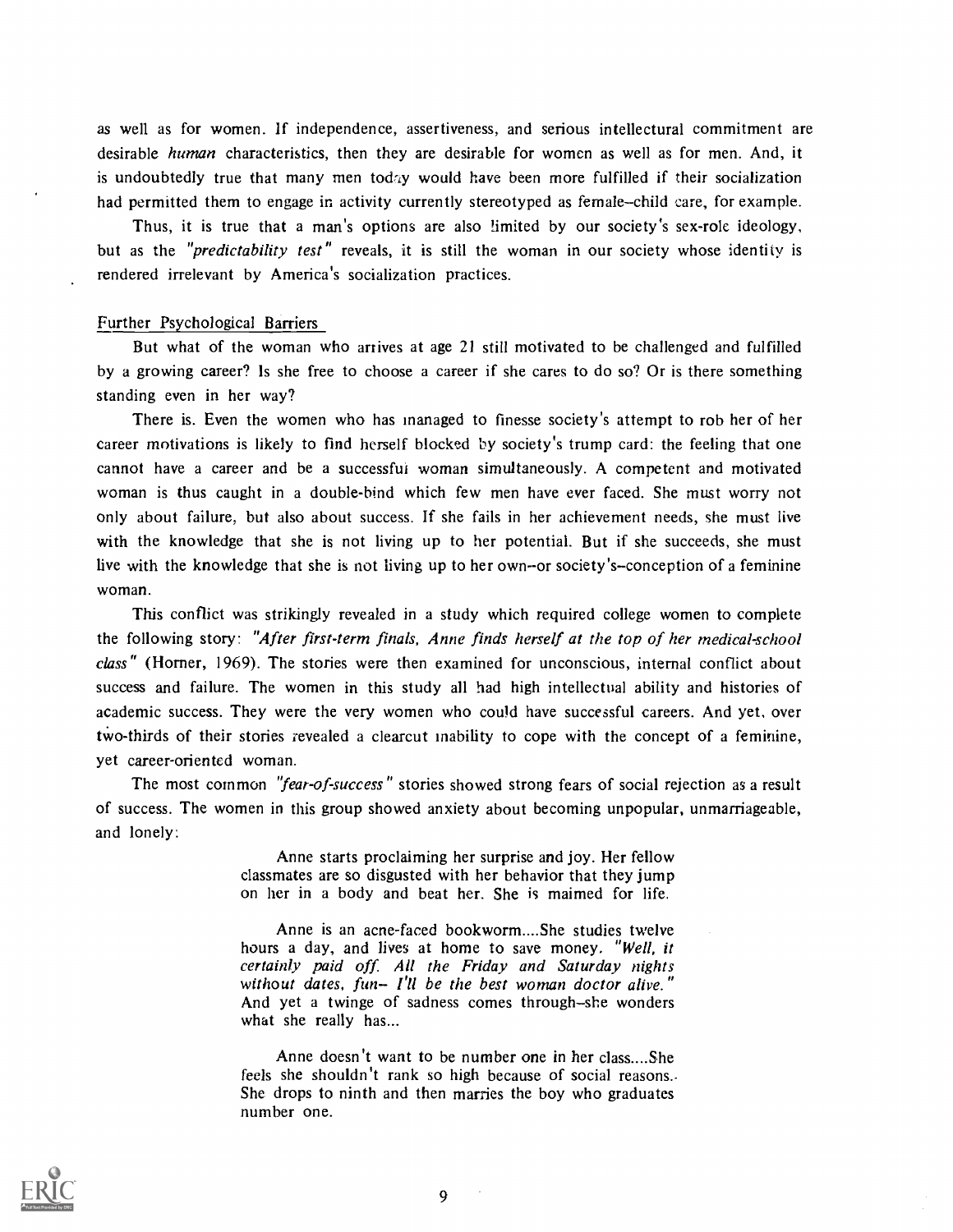In the second "fear-of-success" category were stories in which the women seemed concerned about definitions of womanhood. These stories expressed guilt and despair over success and doubts about their femininity and normality.

> \_infortura,tely Anne no longer feels so certain that she really wants to oe a doctor. She is worried about herself and wonders if perhaps she is not normal....Anne decides not to continue with her medical work but to take courses that have a deeper personal meaning to her.

> Anne feels guilty....She will finally have a nervous breakdown and quit medical schoo! and marry a successful young doctor.

A third group of stories could not even face up to the conflict between having a career and being z. woman. These stories simply denied the possibility that any woman could be so successful.

> Anne is a code name for a nonexistent person created by a group of med students. They take turns writing for Anne....

Ų.

Anne is really happy she's on top, though Tom is higher than she--though that's as it should be. Anne doesn't mind Tom winning.

Anne is talking to her counselor. Counselor says she will make a fine nurse.

By way of contrast, here is a typical story written not about Anne, but about John:

John has worked very hard and his long hours of study have poid off....He is thinking about his girl, Cheri, whom he will marry as the end of med school. He realizes he can give her all the things she desires after he becomes established. He will go on in med school and be successful in the long run.

Nevertheless, there were a few women in the study who welcomed the prospect of success:

Anne is quite a lady-not only is she top academically, but she is liked and admired by her fellow students-quite a trick in a man-dominated field. She is brilliant-but she is also a woman. She will continue to be at or near the top. And always a lady.

Hopefully the day is approaching when as many "Anne" stories as "John" stories will have happy endings. But notice that even this story finds it necessary to affirm repeatedly that femininity is not necessarily destroyed by academe. One would never encounter a comparable story written about John, who, although brilliant and at the top of his class, is "still a man, still a man, still a man."

It seems unlikely that anyone in our society would view these "fear-of-success" stories as portraits of mental health. But even our concept of mental health has been distorted by America's sex-role stereotypes. Here we must indict our own profession of psychology. A recent survey

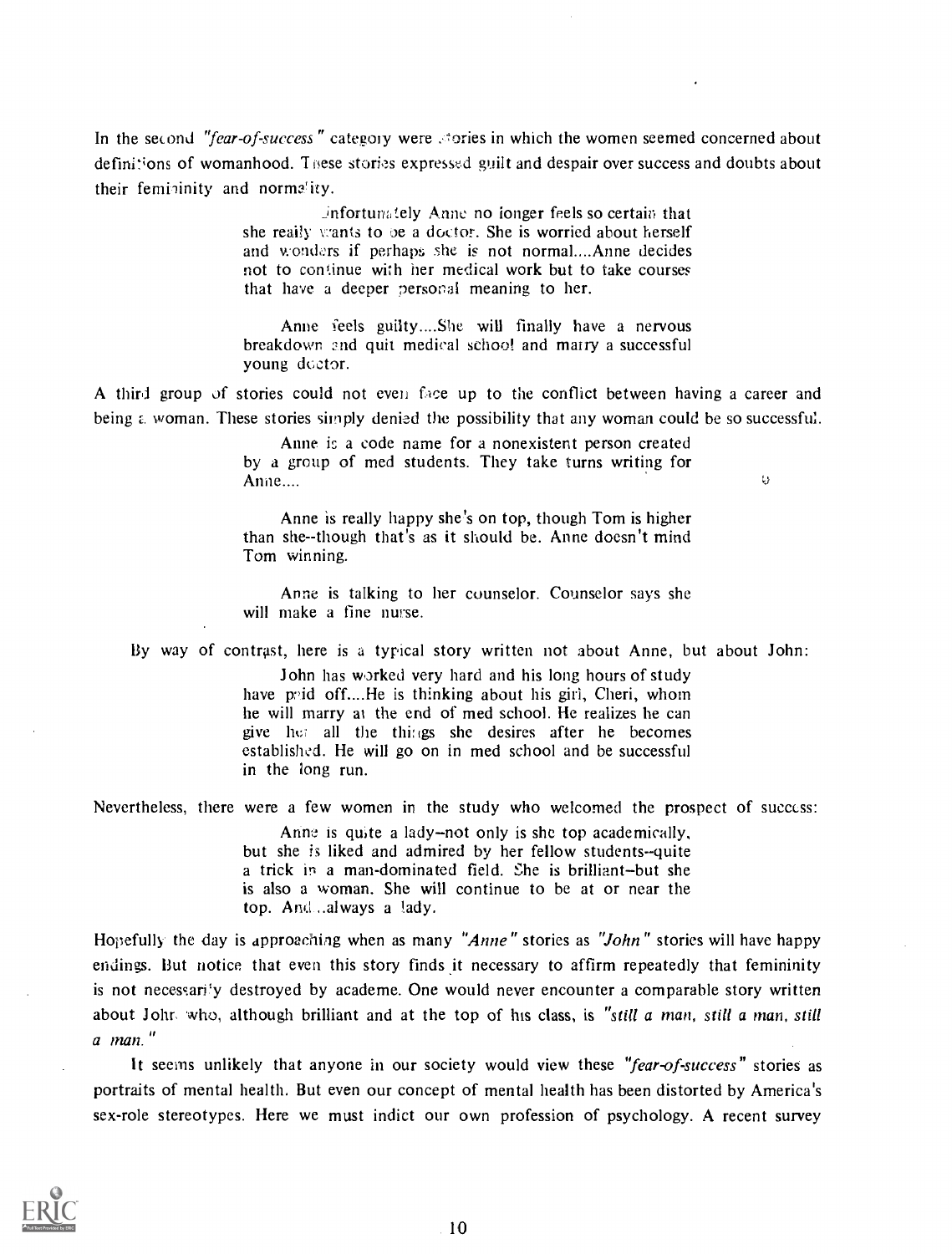of seventy-nine clincially-trained psychologists, psychiatrists, and social workers, both male and female, revealed <sup>a</sup> double standard of mental health (Broverman, Broverman, Clarkson. Rosenkrantz, & Vogel, 1970). That is, even professional clinicians have two different concepts of mental health, one for men and one for women; and these concepts parallel the sex-role stereotypes prevalent in our society. Thus, according to these clincicians, a woman is to be regarded as healthier and more mature if she is: more submissive, less independent, less adventurous, more easily influenced, less aggressive, less competitive, more excitable in minor crises, more susceptible to hurt feelings, more emotional, more conceited about her appearance, less objective, and more antagonistic toward math and science! But this was the very same description which these clinicians used to characterize an unhealthy, immature man or an unhealthy, immature adult (sex unspecified)! The equation is clear: Mature woman equals immature adult.

Given this concept of a mature woman, is it any wonder that few women ever aspire toward challenging and fulfilling careers? In order to have a career, a woman will probably need to become relatively more dominant, independent, adventurous, aggressive, competitive, and objective, and relatively less excitable, emotional and conceited than our ideal of femininity requires. If she were a man (or an adult, sex unspecified), these would all be considered positive traits. But because she is a woman, these same traits will bring her disapproval. She must then either be strong enough to have her "femininity" questioned; or she must behave in the prescribed feminine manner and accept second-class status, as an adult and as a professional.

And, of course, should a woman faced with this conflict seek professional help, hoping to summon the strength she will need to pursue her career goals, the advice she is likely to receive will be of virtually no use. For, as this study reveals, even professional counselors have been contaminated by the sex-role ideology.

It is frequently argued that a 21-year-old woman is perfectly free to choose a career if she cares to do so. No one is standing in her way. But this agrument conveniently overlooks the fact that our society has spent twenty long years carefully marking the woman's ballot for her, and so it has nothing to lose in that twenty-first year by pretending to let her cast it for the alternative of her choice. Society has controlled not her alternatives, but her motivation to choose any but one of those alternatives. The so-called freedom-to-choose is illusory, and it cannot be invoked to justify the society which controls the motivation to choose.

#### Biological Considerations

Up to this point, we have argued that the differing life patterns of men and women in our society L..n be chiefly accounted for by cultural conditioning. The most common counterargument to this view, of course, is the biological one. The biological argument suggests that there may really be inborn differences between men and women in, say, independence or mathematical ability. Or that there may be biological factors beyond the fact that women can become pregnant and nurse children which uniquely dictate that they, but not men, should stay home all day or shun serious professional careers. What this argument suggests is that maybe female physiology is responsible somehow. One difficulty with this argument, of course, is that

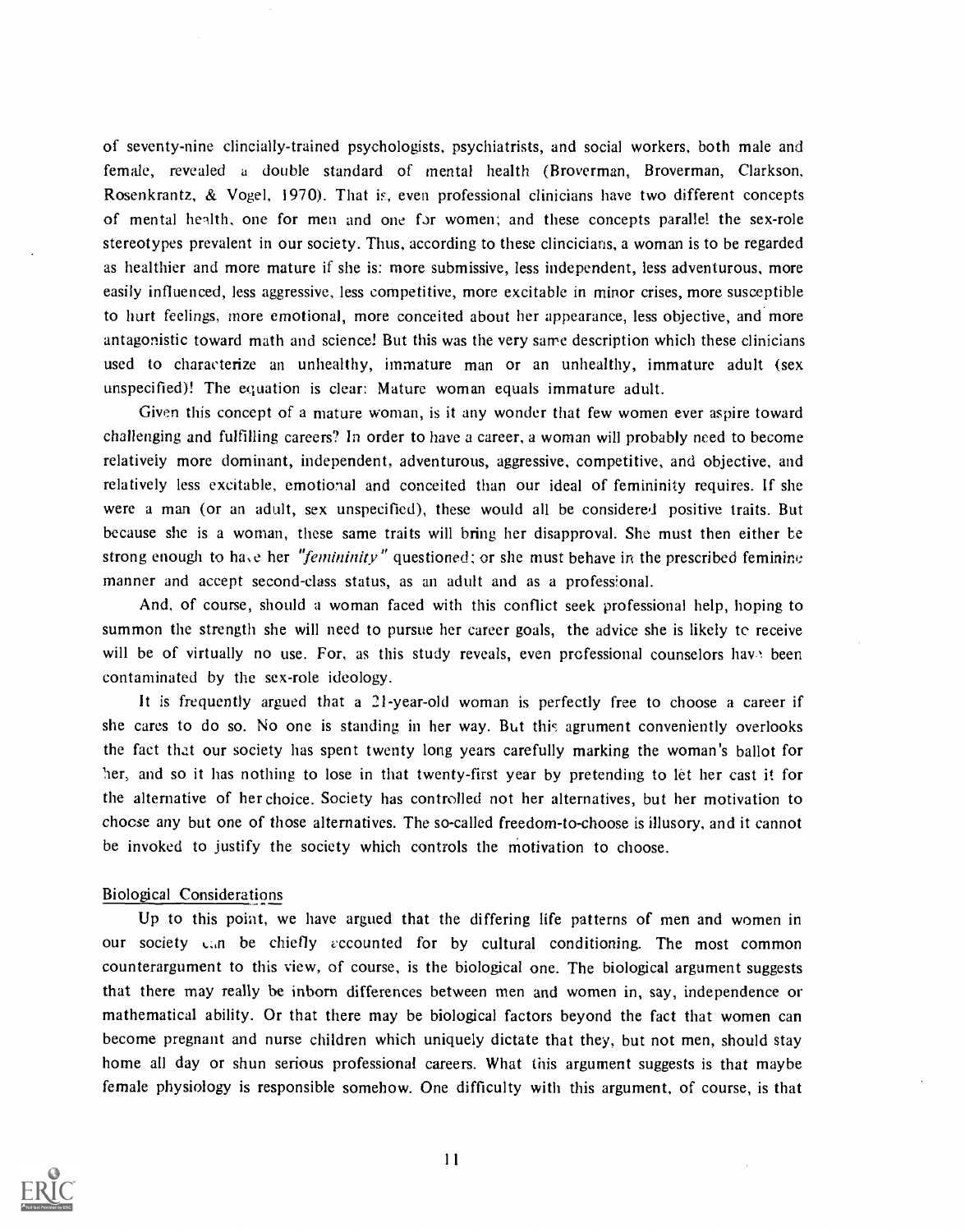female physiology would have to be different in other cultures. In the Soviet Union, for example, one-third of the engineers and 75% of the physicians are women(Dodge, 1966). In America, by way of contrast, women consitute less than 1% of the engineers and only 7% of the physicians. Female physiology is different, and it may account for some of the psychological differences between the sexes (e.g., Broverman, Klaiber, Kobayashi, & Vogel, 1968), but most psychologists believe that it is girls' sex-role conditioning which is primarily responsible for the fact that so few women emerge from childhood with the motivation to pursue careers.

The fact is, however, that the answer to this nature-nurture controversy is simply not known. Until a society is willing to raise its boys and its girls with equal opportunity to choose roles for themse' es--without being conditioned into a stereotype of what is appropriate for a man or a woman, it will simply be impossible to separate the effects of biology from the effects of cultural conditioning.

If biological differences do happen to exist between men and women in traits like "nurturance," that is, in their inborn motivations to care for children, then this will simply show up automatically in the final distributions of men and women across the various roles: Relatively more women will choose to become pediatricians or child psychiatrists. To say that an average difference exists between men and women does not imply that all women will be nurturant or that all men will not be. We know that a biological difference exists between man and women in height, and yet there are many short men and many tall women. No matter what biological differences there may be between the sexes, there will always be a great deal of "overlap." That is, there will always be even greater variation within a sex than there is between the sexes. The elemination of sex-role stereotyping does not imply that there will necessarily be equality of outcome, an equal number of men and women in each and every i?le, but rather that there will be the widest possible variation in outcome consistent with the range of individual differences among people, regardless of sex.

Acutally, the biologica! argument is irrevelant. The reason can best be illustrated with an analogy. Suppose that every black American boy were to be socialized to become a jazz musician on the assumption that he has a "*natural*" talent in that direction; or suppose that parents and counselors should subtly discourage him from other pursuits because it is considered "inappropriate" for black men to become physicians or physicists. Most Americans would disapprove. But suppose it could be demonstrated that black Americans, on the average, did possess an inborn better sense of rhythm than white Americans. Would *that* justify ignoring the unique characteristics of a *particular* black youngster from the very beginning and specifically socializing him to become a musician? We don't think so. Similarly, as long as a woman's socialization does not nurture her uniqueness, but treats her only as a member of a group on the basis of some assumed *average* characteristic, she will not be prepared to realize her own potential in the way that the values of individuality and self-fulfillment imply that she should.

The irony  $\zeta$  the biological argument is that it does not take biological differences scriously enough. That is, it fails to recognize the range of biological differences between individuals within the same sex. Thus, recent research has revealed that biological factors do help to determine

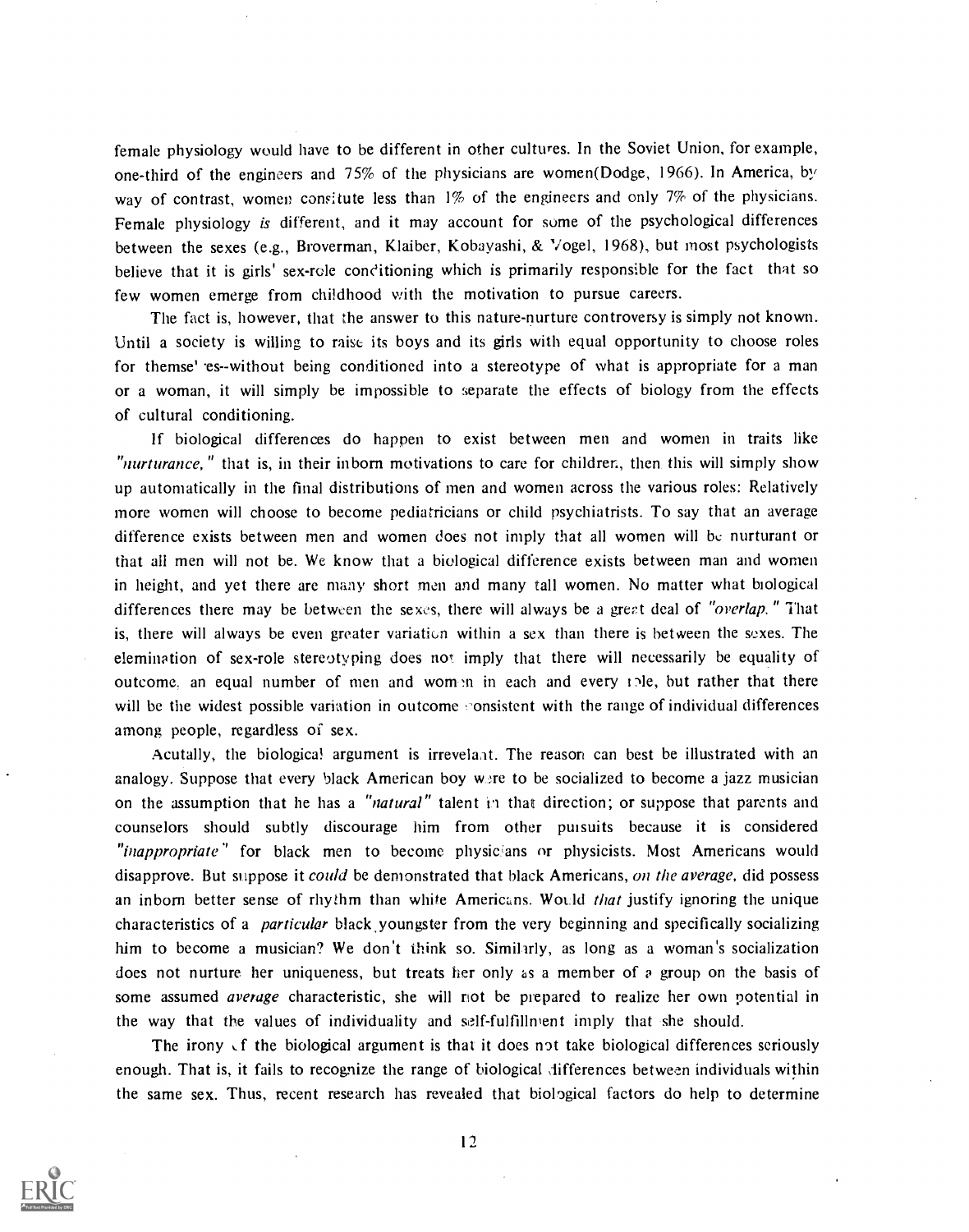many personality traits. The traits of dominance and submissiveness, for example, have been found to have large inheritable components; in other words, biological factors do have the potential for partially determining how dominant or submissive an individual, male or female, will turn out to be. But the effects of this biological potential could be detected only in males (Gottesman, 1963). This suggests that perhaps only the males in our culture are raised with sufficient flexibility, with sufficient latitude given to their biological differences, for their "natural" or biologically determined potential to shine through. Females, on the other hand, are apparently subjected to a socialization which so ignores their unique attributes that even the effects of biology seem to be swamped.

#### The Presumed Incompatibility of Family and Career

If we were to ask the average American woman why she is not pursuing a full-time career, she would probably not say that discrimination had discouraged hert nor would she recognize the pervasive effect of her sex-role conditioninj. What she probably would say is that a career, no matter how desirable, is simply incompatible with the role of wile and mother.

As recently as the turn of the century, and in less technological societies today, this incompatibility between career and family was, in fact, decisive. Women died in their forties, and they were pregnant or nursing during most of their adult lives. Moreover, the work that a less technological society requires places a premium on mobility and physical strength. Thus, the historical division of labor between the sexes-the man away at work and the woman at home with the children-was a biological necessity. Today it is not.

Today, the work that our technological society requires is primarily cognitive in nature:' women have virtually complete control over their reproductive lives; and most important of all, the average American woman now lives to age 74 and has her last child by age 26. Thus, by the time a women is 33 or so, her children all have more important things to do with their daytime hours than to spend them entertaining an adult woman who has nothing fulfilling to do during the second half of her life span.

But social forms have a way of outliving the necessities which gave rise to them. Thus, today's female adolescent continues to plan for a 19th century life style in a 20th century world. A Gallup poll has found that young women give no thought to life after forty (Gallup & Hill, 1962). They plan to graduate from high school, perhaps go to college, and then get married. Period.

#### The Woman as Wife

At some level, of course, this kind of planning is "realistic." Because most women do grow up to be wives and mothers, and because, for many women, this has often meant that they would be leaving the labor force during the child-rearing years, a career is not really feasible. After all, a career involves long-term commitment and perhaps even some sacrifice on the part of the family. Furthermore, as every "successful" woman knows, a wife's appropriate role is to encourage her husband in his career. The good wife puts her husband through school, endures

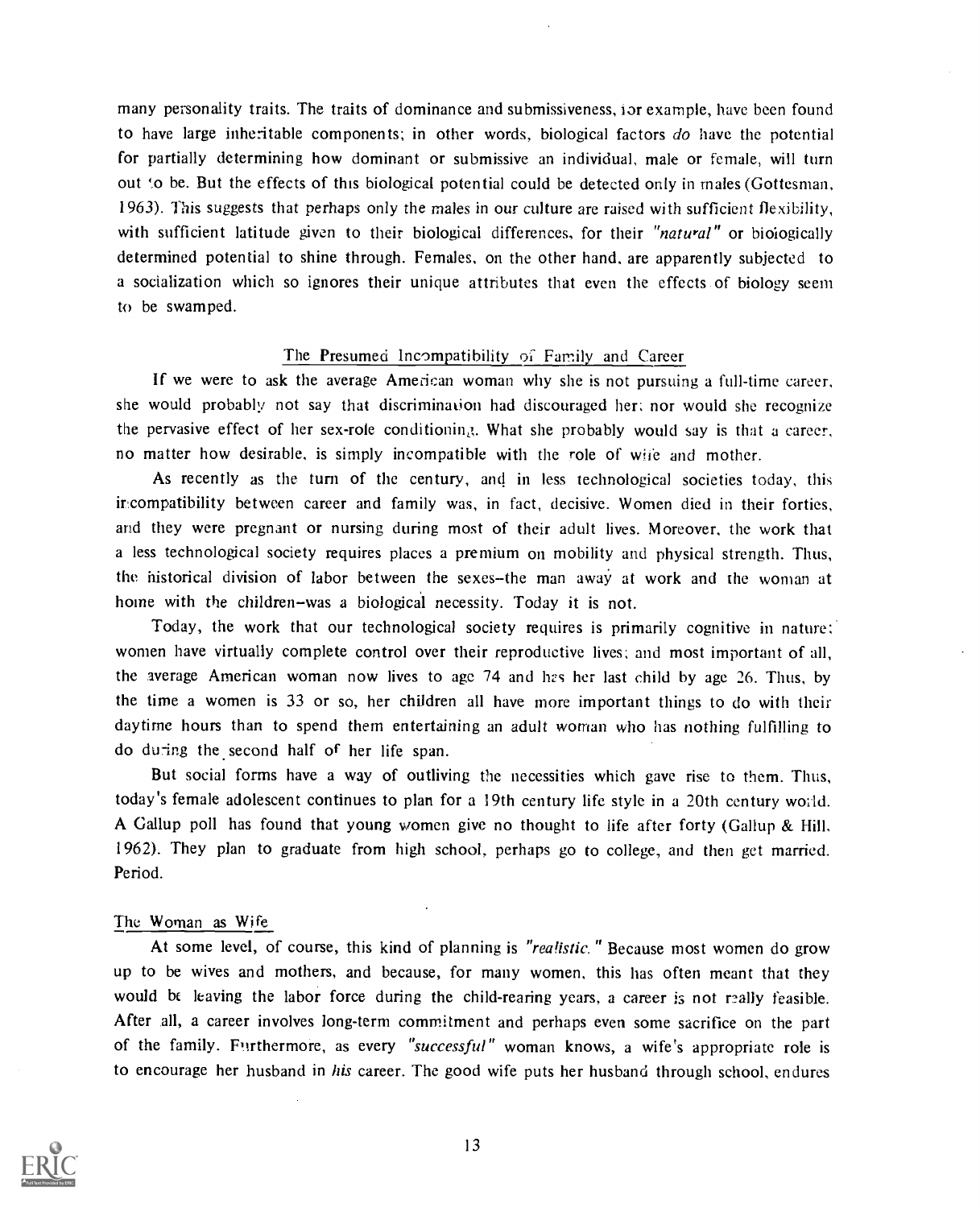the family's early financial difficulties without a whimper, and, if her husband's career should suddenly dictate a move to another city, sees to it that the transition is accomplished as painlessly as possible. The good wife is selfless. And to be seriously concerned about one's own career is selfish--if one happens to be female, that is. With these kinds of constraints imposed upon the work-life of the married woman, perhaps it would be "unrealistic" for her to seriously aspire toward a career rather than a job.

There is some evidence of discontent among these "selfless" women, however. A 1962 Gallup poll (Gallup & Hill, 1962) revealed that only 10% of American women would want their daughters to live their lives the way they did. These mothers wanted their daughters to get more education and to marry later. And a 1970 study of women married to top Chicago-area business and professional men (Ringo, 1970) revealed that if these women could live their lives over again, they would pursue careers.

Accordingly, the traditional conception of the husband-wife relationship is now being challenged, not so much because of this widespread discontent among older, married women, but because it violates two of the most basic values of today's college generation. These values concern personal growth, on the one hand, and interpersonal relationships on the other. The first emphasizes individuality and self-fulfillment; the second stresses openness, honesty, and equality in all human relationships.

Because they see the traditional male-female relationship as incompatible with these basic values, today's young people are experimenting with alternatives to the traditional marriage pattern. Although a few. are testing out ideas like communal living, most are searching for satisfactory modifications of the husband-wife relationship within the context of marriage. And an increasing number of young people are entering marriages very much like the following hypothetical example:

> "Both my wife and I earned college degrees in our respective disciplines. I turned down a superior job offer in Oregon and accepted a slightly less desirable position in New York where my wife would have more opportunities for part-time work in her specialty, Although <sup>I</sup> would have preferred to live in a suburb, we purchased a home near my wife's job so that she could have an office at home where she would be when the children returned from school. Because my wife earns a good salary, she can easily afford to pay a housekeeper to do her major household chores. My wife and I share all other tasks around the house equally. For example, she cooks the meals, but I do the laundry for her and help her with many of her other household tasks."

Without questioning the basic happiness of such a marriage or its appropriateness for many couples, we can leg timately ask if such a marriage is, in fact, an instance of interpersonal equality. Have all the hidden assumptions about the woman's " $n\alpha\beta$ " role really been eliminated? Has the traditional ideology really been exorcised? There is a very simple test. If the marriage is truly equalitarian, then its description should retain the same flavor and tone even if the roles of the husband and wife were to Je reversed:

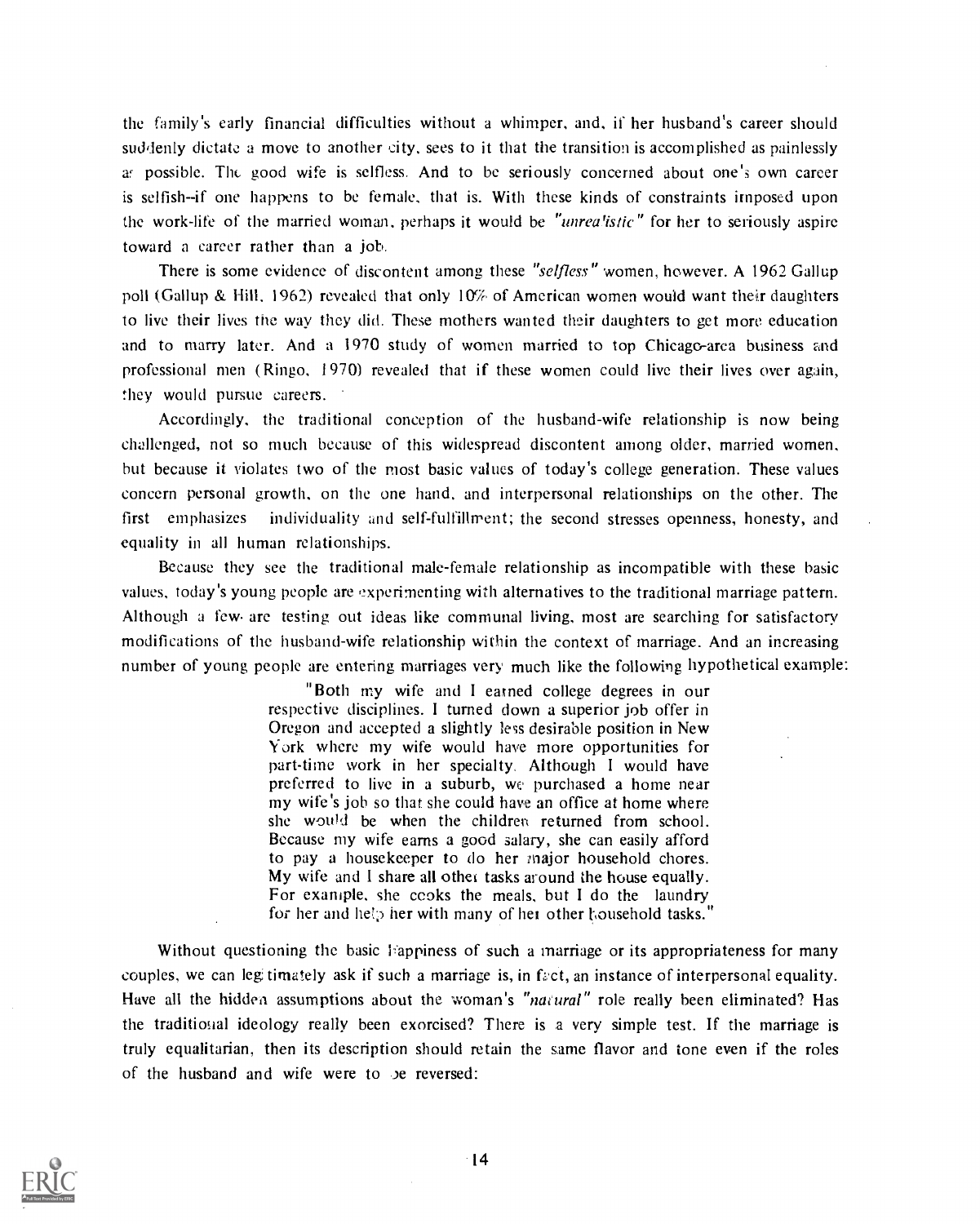"Both my husband and I earned college degrees in our respective disciplines. I turned down a superior job offer in Oregon and accepted a slightly less desirable position in New York where my husband would have more opportunities for part-time work in his specialty. Although <sup>I</sup> would have preferred to live in a suburb, we purchased a home near my husband's job so that he could have an office at home where he would be when the children returned from school. Because my husband earns a good salary, he can easily afford to pay a housekeeper to do his major household chores. My husband and I share all other tasks around the house equally. For example, he cooks the meals, but I do the laundry for him and help him with many of his other household tasks."

It seems unlikely that many men or women in our society would mistake the marriage just described as either equalitarian or desirable, and thus it becomes arparent that the ideology about the woman's "*natural*" role unconsciously permeates the entire fabric of such "*quasi-equalitarian*" marriages. It is true that the wife gains some measure of equality when she can have a career rather than a job and when her career can influence the final place of residence. But why is it the unquestioned assumption that the husband's career solely determines the initial set of alternatives that are to be considered? Why is it the wife who automatically seeks the part-time position? Why is it her housekeeper rather than their housekeeper? Why her laundry? Why her household tasks? And so forth throughout the entire relationship.

The important point here is not that such marriages are bad or that their basic assumptions of inequality produce unhappy, frustrated women. Quite the contrary. It is the very happiness of the wives in such marriages that reveals society's smashing success in socializing its women. It is a measure of the distance our society must yet traverse toward the goals of self-fulfillment and interpersonal equality that such marriages are widely characterized as utopian and fully equalitarian. It is a mark of how well the woman has been kept in her place that the husband in such a marriage is often idolized by women, including his wife. Why? Because he "permits" her to squeeze a career into the interstices of their marriage as long as his own career is not unduly inconvenienced. Thus is the white man blessed for exercising his power benignly while his "natural" right to that power forever remains unquestioned. Such is the subtlety of America's unconscious ideology about women.

In fact, however, even these "benign" inequities are now being challenged. More and more young couples are entering marriages of full equality, marriages in which both partners pursue careers or outside commitments which carry equal weight when all important decisions are to be made, marriages in which both husband and wife accept some compromise in the growth of their respective careers. Certainly such marriages have more tactical difficulties than more traditional ones: It is more difficult to coordinate two independent lives than just one. The point is that it is not possible to predict ahead of time on the basis of sex who will be doing the compromising at any given point of decision.

It is clear that the man or woman who places career above all else ought not to enter an equalitarian marriage. The man would do better to marry a traditional wife, a wife who will

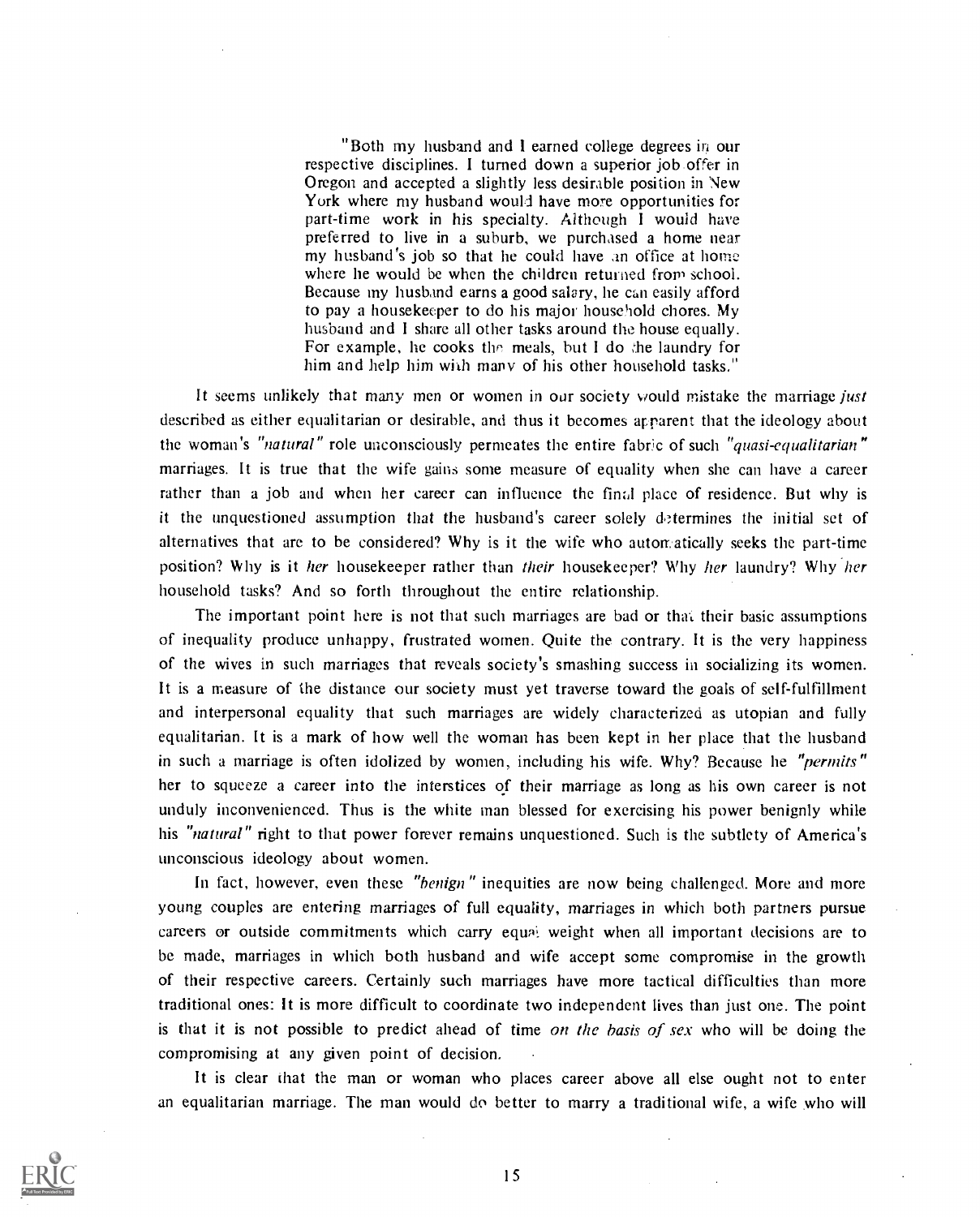make whatever sacrifices his career necessitates. The woman would do better-in our present society-to remain single. For an equalitarian marriage is not designed for extra efficiency, but rather for double fulfillment.

An equalitarian marriage also emb aces a division of labor within the home which satisfies what we like to call "the roommate test." That is, the labor is divided just as it is when two men  $cr$  two women room together in college or set u<sub>t</sub> a bachelor apartment together. Errands and domestic chores are assigned by preference, agreement, flipping a coin, given to hired help, or-as is sometimes the case-simply left undone.

To their elders, who find this kind of an arrangement within marriage quite foreign to their thinking, these forward-looking men and women propose tlk. following analogy: Suppose that a white male college student decided to room or set up a bach $\triangle$  apartment with a black male friend. Surely the white student would not blithely assume that his tack roommate was to handle all the domestic chores. Nor would his conscience allow him to do so so even in the unlikely event that his roommate would say: "No, that's okay. I like doing housework. I'd be happy to do it." The white student would still not be comfortable if he took advantage of this offer, because both he and America have finally realized that he would be taking advantage of the fact that our society had socialized such a roommate to be "happy" with so 'blatant an inequity. But now change this hypothetical black roommate to a female marriage partner, and somehow the student's conscience goes to sleep. At most it is quickly tranquilized by the comforting thought that "she is happiest when she is ironing for her loved one."

#### The Woman as Mother<sup>5</sup>

In all marriages, whether traditional, quasi-equalitarian, or fully equalitarian, the real question surrounding a mother's career will probably continue to be the well-being of the children. Al] parents want to be certain that they are doing the best for their children, and that they are not depriving them in any important way, either materially or psychologically. What this has always meant in most families that could afford it was that mother would devote herself to her children on a full-time basis. Women have even been convinced-by their mothers and by the so-called experts-that there is something wrong with them if they want to do otherwise.

For example, according to Dr. Spock (1963), any woman who find full-time motherhood unfulfilling is showing "a residue of difficult relationships in her own childhood." If a vacation doesn't solve the problem, then she is probably having emotional problems which can be relieved "through regular counseling in a family social agency, or, if severe, through psychiatric treatment.... Any mother of a preschool child who is considering a job should discuss the issues with a social worker before making her decision." The message is clear: If you don't feel that your two-year-old is a stimulating companion, then you are probably neurotic!

Actually, this is the first in history that mothers have even been able to think about the possibility of devoting themselves to their children on a full-time basis. Never before has motherhood been a full-time occupation for any adult woman. In the past, women had to spend a great deal of time and energy running the household: baking bread, churning butter, preserving

<sup>&</sup>lt;sup>5</sup>Many of the ideas in this section are from Rossi (1965).

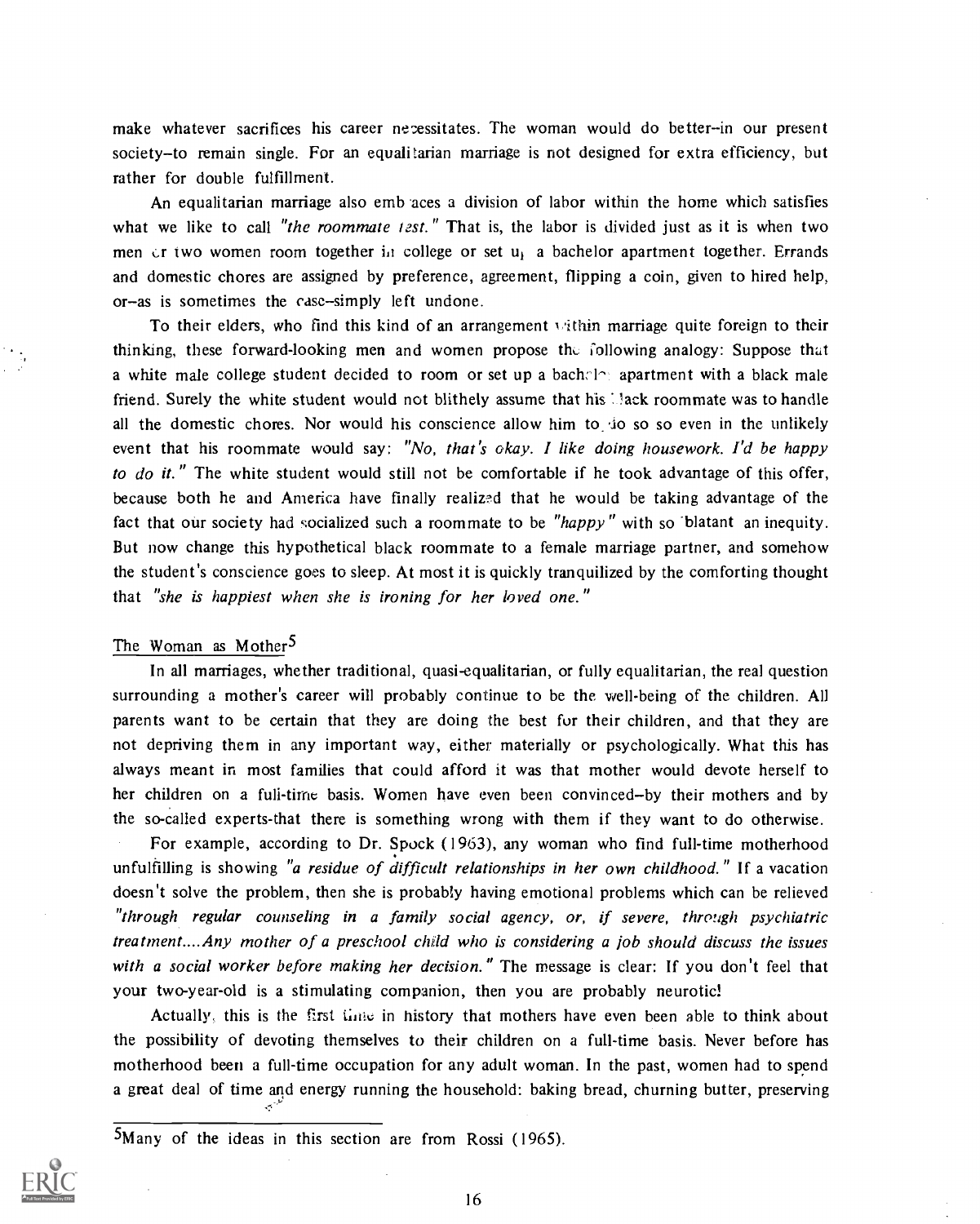vegetables and sewing clothing. Children were not neglected, but they were freer to develop the autonomy and initiative and independence so necessary for adulthood. Only in recent times has the homemaker had time to worry about her child's development, to organize his social life, and to discuss his problems.

In fact, there is some evidence that full-time mothering may actually be harmful. To) often, the full-time mother tries to live through her children. The mother whose own identity is defined solely through her children's accomplishments cannot leave her children really free to strive on their own and to learn from their own mistakes. For the child's mistakes are her failures, and so her emotional strength is weakest at that moment when her support is needed the most. Children cannot be hovered over like hothouse plants. Without some identity of her own, the full-time mother is inevitably tempted to bind her children to her in a dependency relationship which only makes it more difficult for them to step into maturity and adulthood. Thus, a high percentage of the psychoneurotic discharges from the Arty during World War II was traced to these young soldiers' over-dependence on their mothers (Strecker, 1946). Furthermore, the counseling centers of most college campuses are filled with young men and young women who need help in freeing themselves from their dependency on their parents, particularly their mothers.

But when these same female students themselves become mothers, they will be encouraged to perpetuate this cycle of dependency; they will be discouraged from even taking a job because "the children might suffer."

Research does not support the view that children suffer when mother works, however. Although it came as a surprise to most researchers in the area, maternal employment in and of itself does not seem to have any negative effects on the children; and part-time work actually seems to benefit the children. Children of working mothers are no more likely than children of non-working mothers to be delinquent or nervous or withdrawn or anti-social; they are no more likely to show neurotic symptoms; they are no more likely to perform poorly in school; and they are no more likely to feel deprived of maternal affection. Daughters of working mothers are more likely to want to work themselves and, when asked to name the one woman they most admire, they are more likely to name their own mothers! (Nye & Hoffman, 1963). If only this last fact could be disseminated to every working mother in America because the other thing that's true of almost every working mother is that she thinks she might he hurting her children and she feels guilty. If only she knew how much her daughter admired her. Finally, research has shown that the worst mothers are those who would like to work, but who stay home out of a sense of duty (Yarrow, Scott, de Leeuw, & Heinig, 1962). The major conclusion from all the research on maternal employment seems to be this: What matters is the quality of a mother's relationship with her children, not the time of day it happens to be administered. The conclusion should come as no surprise to anyone; successful fathers have been demonstrating it for years. Some fathers are great, some fathers stink, and almost all of them work eight hours a day!

Similarly, the quality of the substitute care that children receive while their parents are at work also matters. Young children do need security, and research shows that it is not good to have a constant turnover of parent-substitutes, a rapid succession of changing babysitters (Maccoby, 1958).

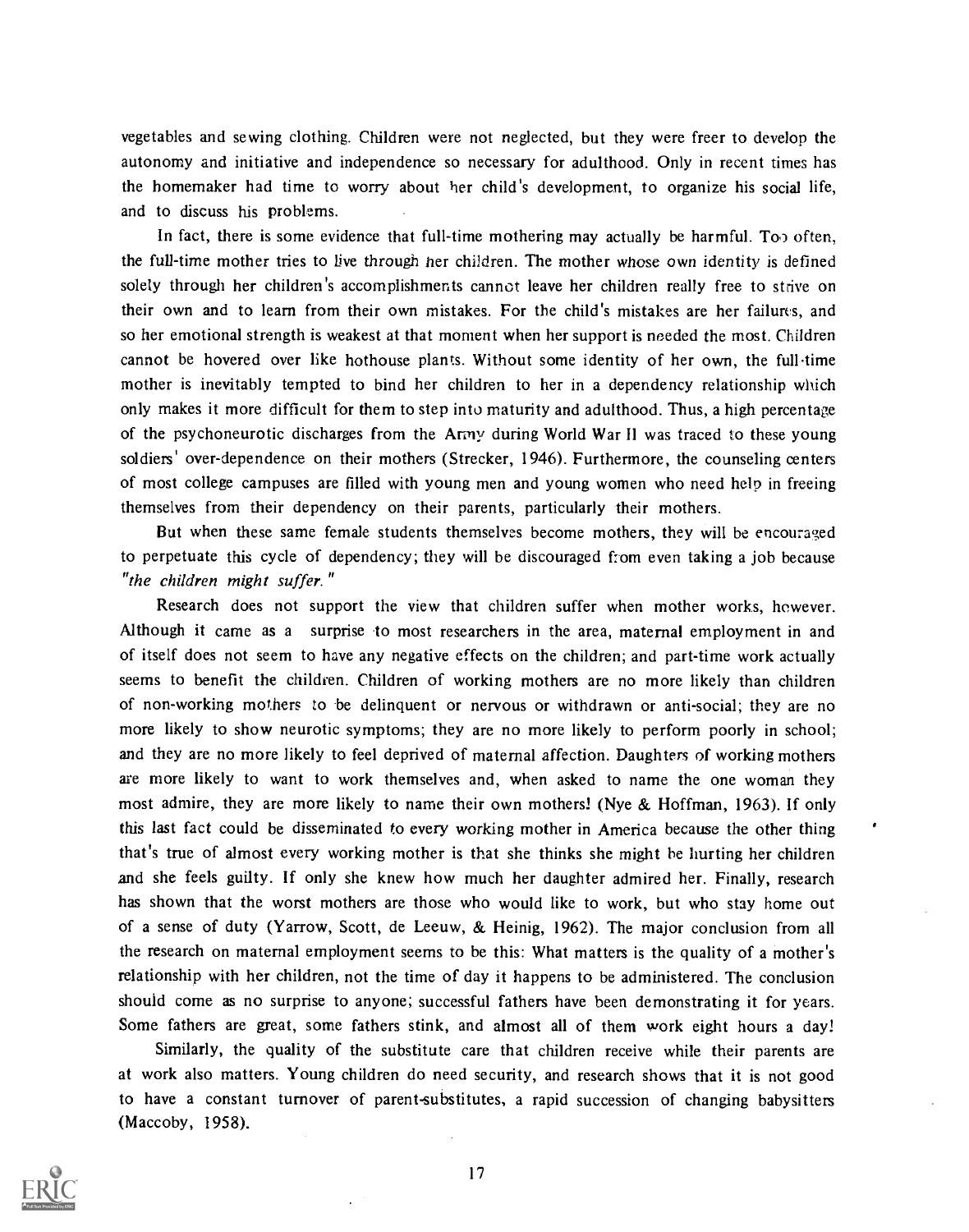But that is not the same as adding additional, relatively permanent adults to the child's life. In previous years, the extended family accomplished this automatically; any one of several adults might be tending to the child's needs on any specific occasion. Even today, 35% of all working women still turn to their own relatives for substitute child care during their working hours. In addition, however, there are many middle-aged women, both in and out of the labor force, whose main fulfillment in life has been the raising of their own children. In preference either to their current idleness or the dull routine of low-level jobs, such women would probably like nothing more than to have the opportunity to participate in the rearing of still another child.

But the status of child care as an occupation must be upgraded-these women will not answer ads for "cleaning woman." Accordingly, Alice Rossi (1965) has suggested that a course of study be developed which would yield a certificate in practical mothering, much like the current certificate in practical nursing. This program could offer courses in first aid, In child development, in games and crafts for young children, and in the special nature of the child--mother-subsitute relationship.

But at its best, this solution is expensive and hence available only to relatively wealthy couples. Far more important is the establishment of government-sponsored child care centers. Every woman's rights organization, no matter how conservative, is in agreement on this central issue: that free child care centers should be available, like public schools, parks, and libraries, for those who want to use them. In 1970, the President's Task Force on Women's Rights and Responsibilities asserted that:

> "Our national goal should be a system of well-run child care centers available to all pre-school children. Although priority would be given the needs of low-income working mothers, the facilities should be available to middle income mothers who wish to use them." (p.13)

But mothers must feel free to utilize these alternative arrangements for child care, For it is here that America's sex-role ideology intrudes once again. Many people still assume that if a woman wants a full-time career, then children must be unimportant to her. But of course, no one makes this assumption about her husband. No one assumes that a father's interest in his career necessarily precludes a deep and abiding affection for his children or a vital interest in their development. Once again, America applies a double standard of judgment. Suppose that a father of small children suddenly lost his wife. No matter how much he loved his children, no one would expect him to sacrifice his career in order to stay home with them on a full-time basis-even if he had an independent source of income. No one would charge him with selfishness of lack of parental feeling if he sought professional care for his children during the day.

It is here that full equality between husband and wife assumes its ultimate importance. The fully equalitarian marriage abolished this double standard and extends the same freedom to the mother. The equalitarian marriage provides the framework for both husband and wife to pursue careers which are challenging and fulfilling and, at the same time, to participate equally in the

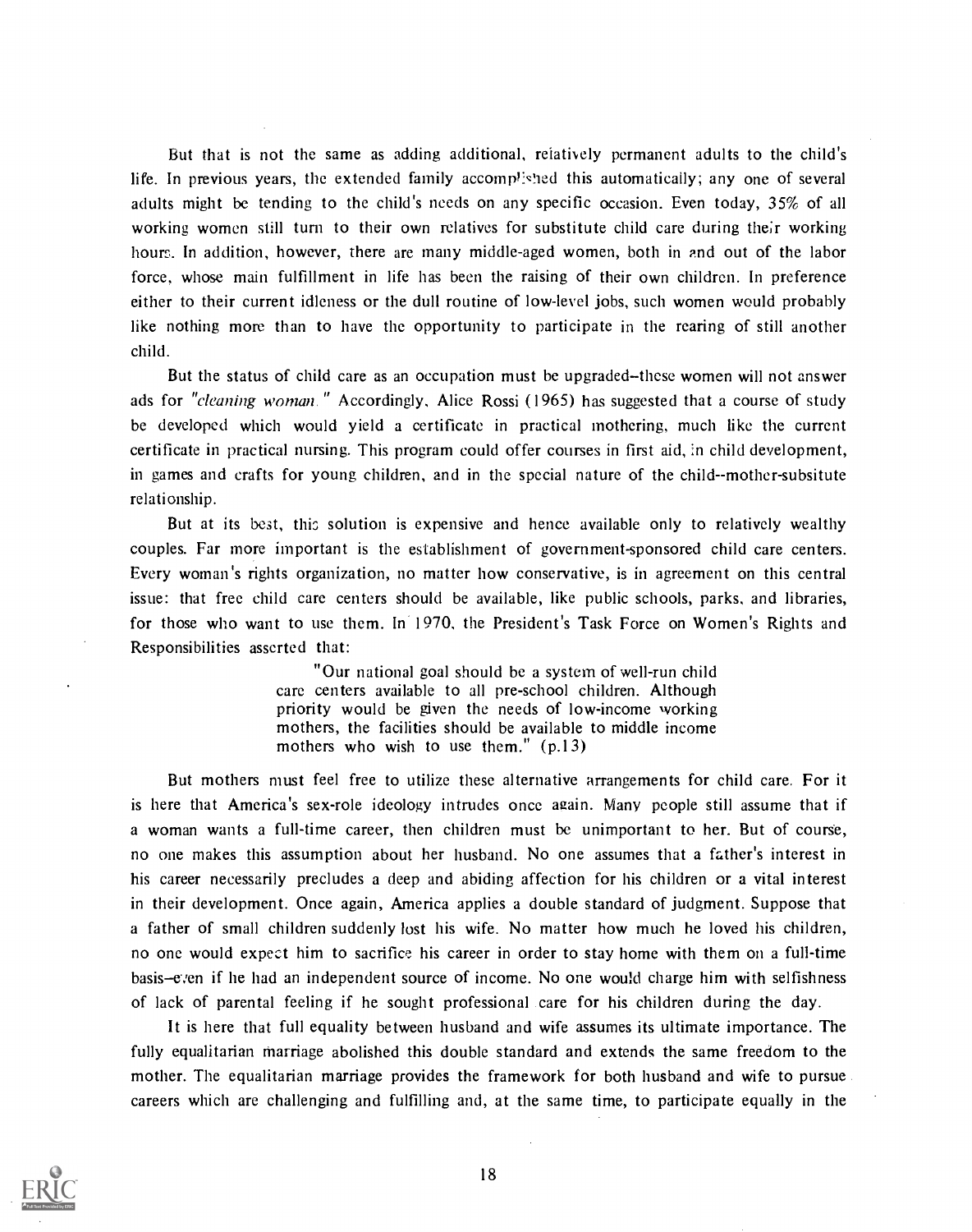pleasures and responsibilities of child-rearing. Indeed, it is the equalitarian marriage which has the potential for giving children the love and concern of two parents rather than one. And it is the equalitarian marriage which has the most potential for giving parents the challenge and fulfillment of two worlds-family and career-rather than one.

Does the equalitarian marriage have any serious drawbacks? We don't think so. In fact, we think it holds great promise for future relations between the sexes. Not only does it enable both husband and wife to participate in the worlds of family and career, but, in addition, it encourages a person to marry his or her "best friend." Many current divorces share the unhappy fact that the husband's career enabies him to continue to grow, whereas the homemaker role  $-$  or the dead-end job designed to "put him through school"  $-$  often stifles his wife. Once the romance fades, the husband and wife have little in common beside the children. A love relationship between two equally active "best friends" is likely to be far more stable.

An equal relationship also enables both husband and wife to step out of their stereotyped social roles. No longer need husbands pretend to be ever strong and brave and aggressive. Perhaps men will have fewer heart attacks when they are allowed to express their emotions openly and when they are able to share the responsibility for breadwinning without feeling the stigma of being "unmasculine." Certainly women will make fewer trips to the psychiatrist when they no longer have to define their identities solely through the accomplishments of their husbands and children.

# Preparing For The Future: The Role of the Guidance Counselor

No one can predict the future with certainty, but a number of trends are now emerging which will ultimately make it possible for women to achieve equality in the world of work. New laws are ending sex discrimination in employment; and increasing numbers of both men and women are becoming sensitized to the more subtle forms of prejudice and discrimination which derive from America's sex-role ideology. Coming years will see the establishment of child care centers, either attached to universities and other large-scale organizations or sponsored by the government. And, concern about population growth will discourage young women from looking to child-bearing as their primary means of fulfillment. No longer will "another child" be an acceptable solution to the emptiness a mother must face when her earlier children go off to school. Accordingly, women will look increasingly to the world of work for personal fulfillment. We already know that a college education increases the likelihood of a woman's working; and as more and more women obtain higher education our society will begin to feel even more painfully the strains of a labor pool overqualified for clerical and domestic work. Furthermore, as today's idealistic young men and women start families of their own, the equalitarian marriage is likely to become commonplace rather than radical. In addition, part-time work is likely to become increasingly available, both for women and for men. Finally,<sup>the</sup> visibility of the "women's *liberation*" movement will accelerate every one of these trends. Indeed, we predict that equality between the sexes will be the dominant social issue of the 1973's.

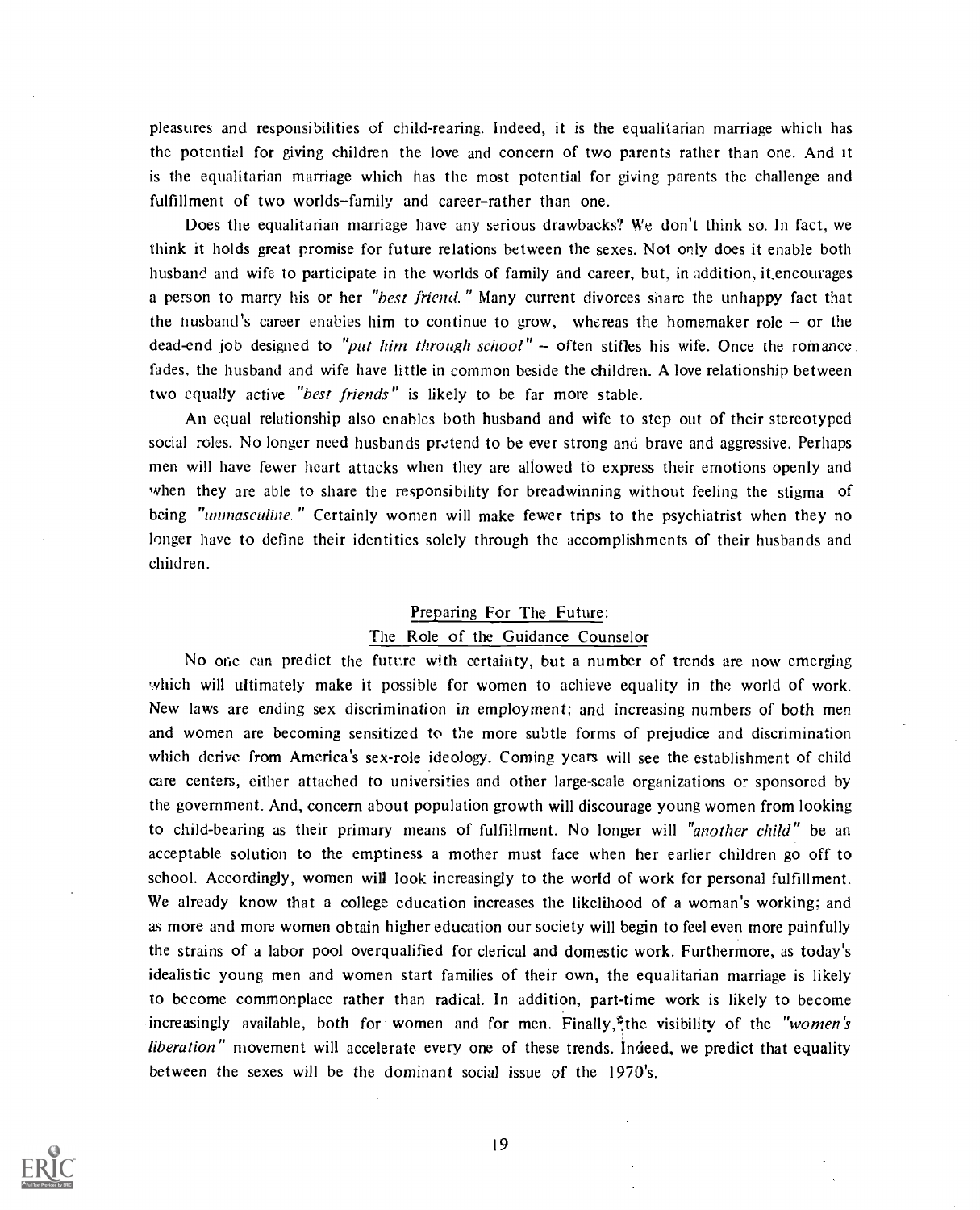The guidance counselor is strategically placed either to act as a catalyst for these forces or to counsel young men and young women into a stereotype of work and family which no longer matches reality. Because most adolescents are not yet sensitive to these trends and because young girls have already learned to limit their horizons to home and family, the guidance counselor must be prepared to act as a social change agent.

If we truly believe that every young person should be free to pursue whatever vocation he or she desires; if we really believe that the counselor's function is to help the young person to make an informed cho:ce from among a wide panorama of possibilities, then we must once again come face to face with the fact that our society's sex-role ideology has already drastically reduced the number of alternatives that the female adolescent is psychologically prepared to consider. Her so-called "freedom of choice" is illusory. The counselor must take responsibility for awakening young women to an entire spectrum of new possibilities.

It is not sufficient merely to inform women that their horizons need not be limited in this way, that women are now being accepted-even recruited-into professions that previously were closed to them. The psychological effects of their sex-role conditioning will not vanish that easily.

What is required is far more revolutionary. What is required is the beginning of a thorough re-education. Every female adolescent must be encouraged to question the role of "woman" that she has assimilated from her parents and from her culture. Every girl who has ever hidden her intelligence for fear of losing her popularity has already experienced in miniature the psychological conflicts that lead women to anticipate disaster if they-or any woman--should come out ailead of some man academically or professionally. These girls must be forced to confront this sex-role schizophrenia when it first appears. The conflicts must be recognized if a woman's potential for self-fulfillment is ever to be realized.

What can a guidance counselor do?

(1) Prepare the way for an "identity crisis. "

College counselors report that at about age eighteen, men undergo an "identity crisis." That is, they begin to ask themselves the following kinds of questions: "Who am I? What do I want to become? What occupation will I find most fulfilling? What style of life is really me?" This re-evaluation of previously unexamined assumptions about themselves has long been recognized by psychologists as a prerequisite for full maturity.

But among college women, identity crises are conspicuously absent. Because our society provides ready-made answers for women-"You will be John's wife and Mary's mother"-young women see no need to ask these kinds of questions. If women are ever to discover their own identities, if women are ever to live up to their own potential, they must be forced to question the adequacy of these ready-made answers as early as possible.

We recognize that counseling theory generally discourages the attempt to restructure the counselee's current value system. But to avoid challenging the framework of today's female adolescent is to abdicate responsibility for women in the 1970's. No female in our society today is free to make a truly personal choice regarding vocation or life style until she has begun to question society's ready-made values and priorities.

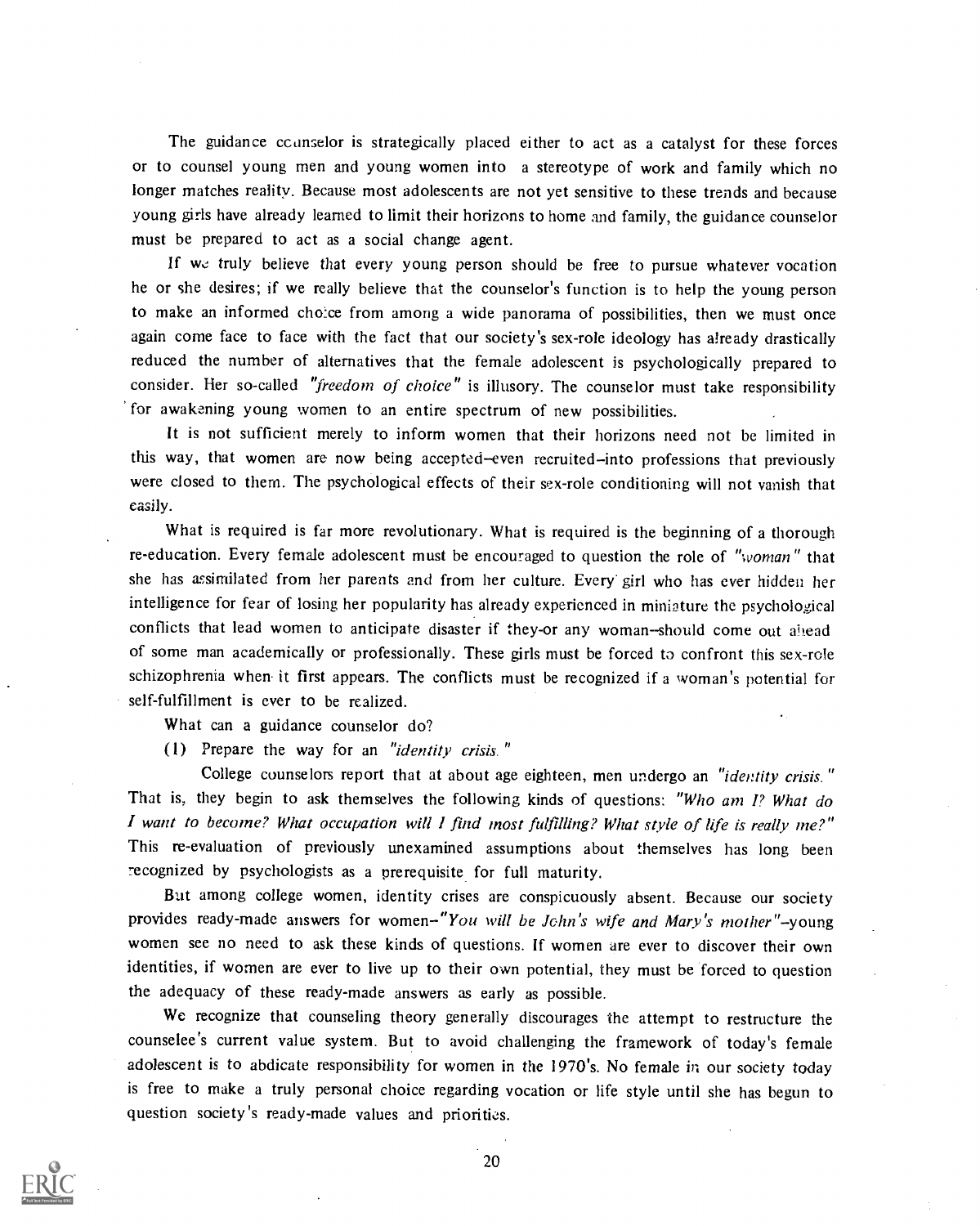Whether she begins to take herself and her work-life seriously at eighteen or not, decisions which are intimately bound up with "woman's place" will recur again and again in her life. Should she drop out of college in order to put her husband through medical school? (Would he be expected to do the same for her?) Should she quit her job when the children are young? (Couldn't she and her husband each arrange to work part-time?) Should she do all the household chores even though both she and her husband work eight-hour days? Should she leave her job or school because her husband has a better job offer in another city? The adolescent still has all of her major life decisions ahead of her. She must be encouraged to critically examine the role of "woman" now-before she finds herself trapped by relatively irreversible decisions about education, marriage, and children. The decision she makes tomorrow may not change, but a process of serious self-examination will reverbe ate throughout the many decisions she makes over the course of her lifetime. It may lead hci, at thirty-five, to apply to medical school rather than to secretarial school.

We suggest that this process can best be facilitated through a course on the role of women and the nature of America's sex-role ideology. Such a course (or series of group discussions) would place America's sex-role practices into historical, anthropological sociological, and psychological perspective. It would sensitize women to their own sex-role conditioning, and it would provide a forum in which they could begin to examine their own incipient conflicts about whether it is possible for a woman to be successful both professionally and socially.<sup>6</sup>

Professional women-both from within the school and from the surrounding community-should be invited to participate in the course and to discuss their personal experiences. Women active in the struggle for equal rights-members of the National Organization for Women. (NOW) and the Women's Equity Action League (WEAL), for example-should be invited to discuss the nature of discrimination against women and the steps being taken to end that discrimination. In addition, undergraduate women on college campuses across the country are eager to have the opportunity to talk to high-school girls about the changes they have undergone and the conflicts they have felt. This is potentially the most credible and persuasive group of all. Contact the college YWCA or NOW group on the campus nearest you.

Women desperately need to have successful role models available to them as they begin to make their life decisions. At the moment, the only adult role models most of them have ever seen are teachers, nurses, secretaries, librarians, sales clerks, and mothers. As noted earlier, mothers who work have daughters who want to work. The power of a positive role model is not to be underestimated.

Finally, the subject of women's roles should begin to crop up fairly regularly in the school. Pamphlets from the Women's Bureau of the Department of Labor should be easily accessible. Teachers should be encouraged to devote a unit of English or History or Sociology to the subject of women. Students should be encouraged to write papers on the topic. Perhaps one P.T.A. meeting could be set aside for a speech on the subject. (Both the National Organization for Women and the Women's Equity Action League have Speakers' Bureaus for just this purpose.) New books on the women's liberation movement are being released every day. These books should

<sup>6</sup>Colleges and universities have been preparing courses like these. For suggested curriculum materials, write KNOW, 726 St. James St., Pgh., Pa. 15232

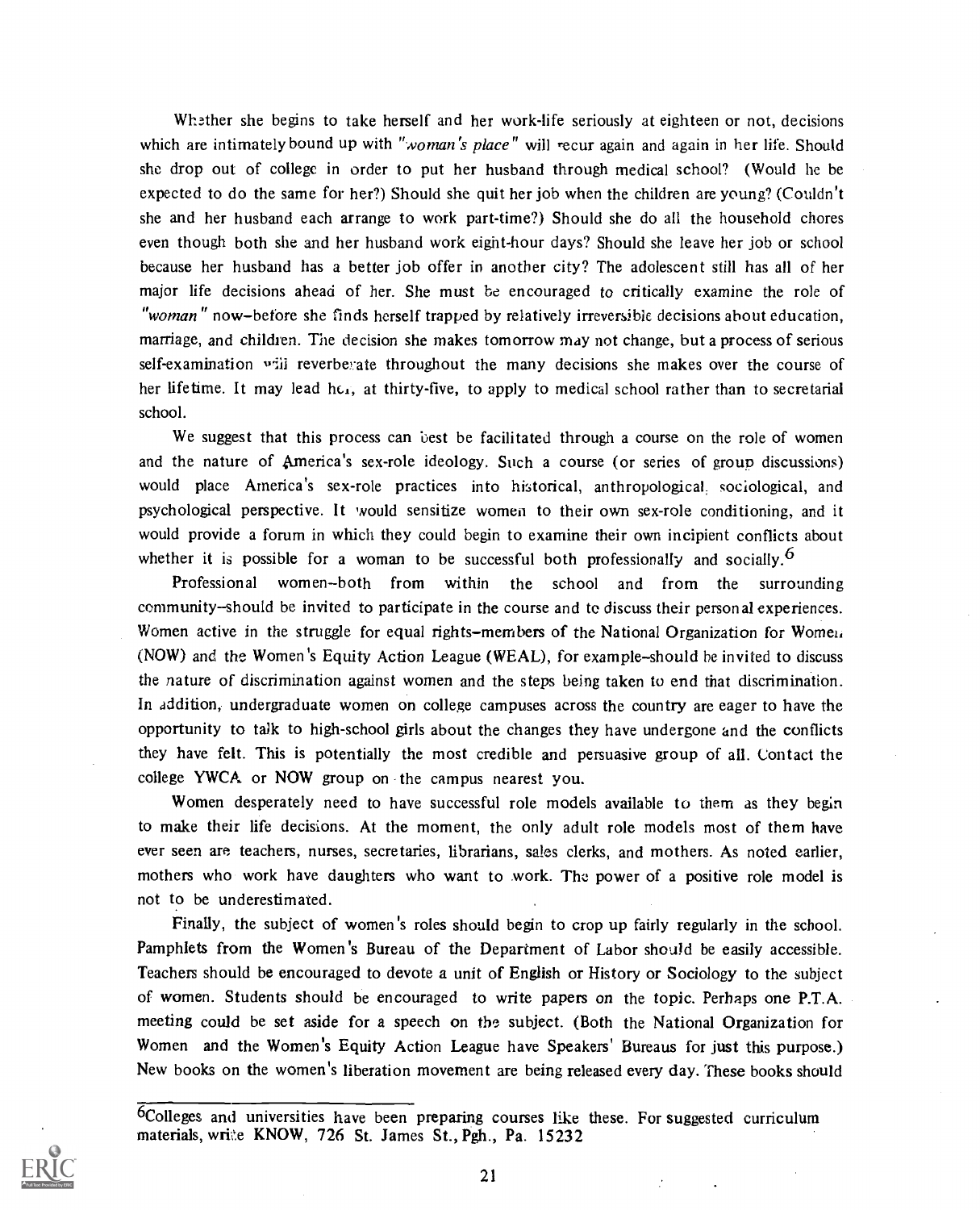be displayed prominently in the school library. On career days, professional women should be sought to represent occupations generally considered the province of men. Finally, interested students themselves should be consulted for suggestions about school programs on the subject.

(2) When counseling women, don't be "realistic."

Too many bright women are counseled away from professions that would really challenge them and into paths that are considered to be "more realistic" for a woman. Similarly, whereas gifted boys are inevitably encouraged to attend the best colleges, regardless of geographical location, girls of equal intelligence are often packed off to "good" local schools because they will "just be getting married anyway." And women who are not planning to attend college are rarely encouraged to consider training for relatively high-paying jobs as electricians or plumbers, despite the fact that the 1964 Civil Rights Act prohibits discrimination in employment on the basis of sex.

Even more to the point, because it is true that most girls grow up to be wives and mothers, counselors have consistently urged female adolescents to plan for a life of "multiple roles." The ever-present, never-questioned assumption that the woman's work-life would be characterized by discontinuity, compromise, and coordination has effectively prevented women from aspiring toward challenging, long-term commitments in fields like law or medicine or science or politics. It has forced women to consider seriously only those occupations which do not involve lengthy training and which allow for discontinuous employment, i.e., secretary or nurse or teacher.

Again we ask: Why is it the wife who must be responsible for running the household? We recognize that a fully equalitarian relationship may seem very radical. But just as most girls grow up to be wives and mothers, so, too, do most boys grow  $\mathbf{u}$  to be husbands and fathers. Even if a couple decided that their relationship is not going to be fully equalitarian, there is still no reason for the woman to be the only one who has to worry about coordinating family with career.

There is a temptation for counselors to make two kinds of errors in the guidance of young girls: either they treat girls exactly like boys, without recognizing that the number of alternatives psychologically open to them must be drastically expanded; or. they treat girls like future wives and mothers who must "realistically" plan for the discontinuity, compromise, and coordination necessary in a life of multiple roles. Perhaps it is time we recognized that men also play multiple roles. Perhaps it is time we worried a bit less about the girl's future role as wife and mother, and worried a bit more about the boy's future role as husband and father. Perhaps it is time we encouraged the young boy to think more about how he was going to coordinate his career with home and family.

There is at least one other group in our society which has suffered the consequences of "realistic" advice. Many black men and women are now justifiably bitter that they are not in a position to take advantage of newly opening opportunities because high school teachers and counselors guided them away from academic courses and into vocational ones.

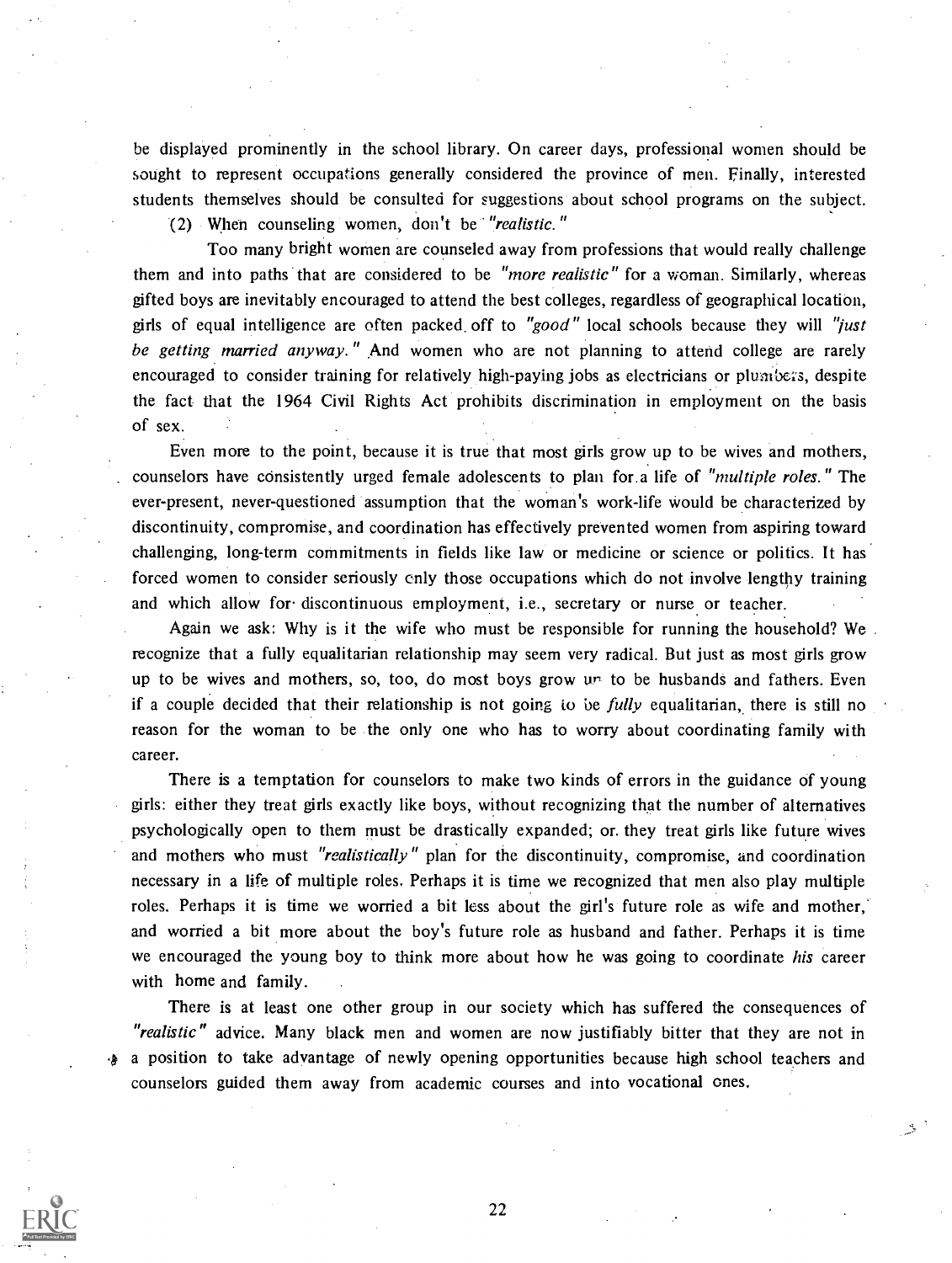"Don't misunderstand me now. We all here like you, you know that. But you've got to be realistic about being a nigger. A lawyer-that's no realistic goal for a nigger. You need to think about something you can be. You're good with your hands....Why don't you plan on carpentry?"

> High school English teacher to Malcolm X. From The Autobiography of Malcolm  $X<sub>1</sub>$ p. 36.

The moral is clear: It is better to prepare a woman for a career which she may later decline than to prematurely limit her capabilities. The best counseling is that which leaves open the largest spectrum of possibilities. A nuclear physicist can easily become a clerk-typist if she (or he) so decides; the reverse path is known to be more difficult.

(3) Remove sources of sex-role stereotyping within the school.

Courses in cooking and sewing prepare women for homemaking. Courses in typing, bookkeeping, and shorthand prepare women for clerical work. But these are only two of the many occupations that a woman might choose to pursue. Women must not be guided into these courses just because they are women. And to *require* such courses of women--but not of men--is blatant discrimination which perpetuates the second-class status of women in our society.

Our culture forces female adolescents to spend an inordinate amount of time thinking about their adequacy as women. It is time for guidance counselors to deflect some of that energy into concern for their adequacy as human beings.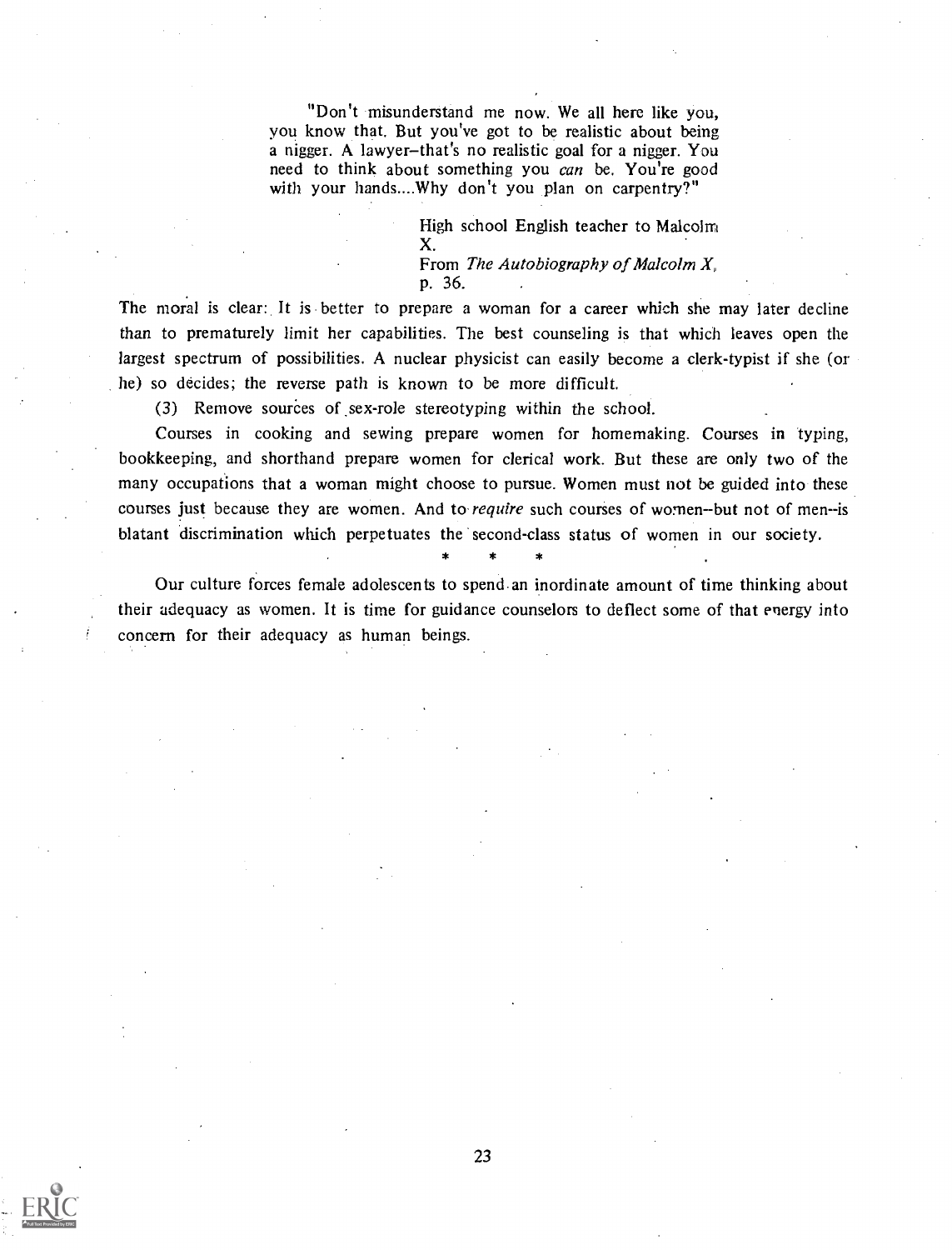#### References

- Barry, H., III, Bacon, M. K., & Child, I. L. A cross-cultural survey of some sex differences in socialization. Journal of Abnormal and Social Psychology, 1957, 55, 327-332.
- Bem, S. L., & Bem, D. J. Case study of a nonconscious ideology: training the woman to know her place. In D. J. Bem, Beliefs, attitudes, and human affairs. Belmont, Calif.: Brooks/Cole, 1970. (a)
- Bem, S. L. & Bem, D. J. Sex-segregated want ads: do they discourage female job applicants? Unpublished preprint, Department of Psychology, Carnegie-Mellon University.

Bird, C. Born female: the high cost of keeping women down. New York: Pocket Books, 1969.

- Broverman, I. K., Broverman, D. M., Clarkson, F. E., Rosenkrantz, P. S., & Vogel, S. R. Sex-role stereotypes and clinical judgments of mental health. Journal of Consulting and Clinical Psychology, 1970, 34, 1-7.
- Broverman, D. M., Klaiber, E. L., Kobayashi, Y., & Vogel, W. Roles of activation and inhibitation in sex differences in cognitive abilities. Psychological Review, 1968, 75, 23-50.

Brown, R. Social psychology. New York: Free Press, 1965.

Crandall, V. J., & Rabson, A. Children's repetition choices in an intellectual achievement situation following success and failure. Journal of Genetic Psychology, 1960, 97, 161-168.

Dodge, N. D. Women in the Soviet economy. Baltimore: Johns Hopkins Press, 1966.

Erikson, E. H. Womanhood and the inner space. In Identity: youth and crisis. New York: W. W. Norton, 1968. Pp. 261-294.

Fisher, E. The second sex, junior division. The New York Times Book Review, May, 1970.

Flanagan, J. C. Project talent. Unpublished manuscript.

Gallup, G., & Hill, E. The American Woman. The Saturday Evening Post, Dec. 22, 1962, pp. 15-32.

Goldberg, P. Are women prejudiced against women? Transaction, April 1968, 5, 28-30.

Goldberg, S., & Lewis, M. Play behavior in the year-old infant: early sex differences. Child Development, 1969, 40, 21-31.

Gottesman, I. I. Heritability of personality: a demonstration. Psychological Monographs. 1963, 77 (Whole No. 572).

Horner, M. S. Fail: bright women. Psychology Today, November, 1969.

Kagan, J. Acquisition and significance of sex typing and sex role identity. In M. L. Hoffman and L. W. Hoffman (Eds.), Review of child development research, Vol. 1. New York: Russell Sage Foundation, 1964. Pp. 137-167.